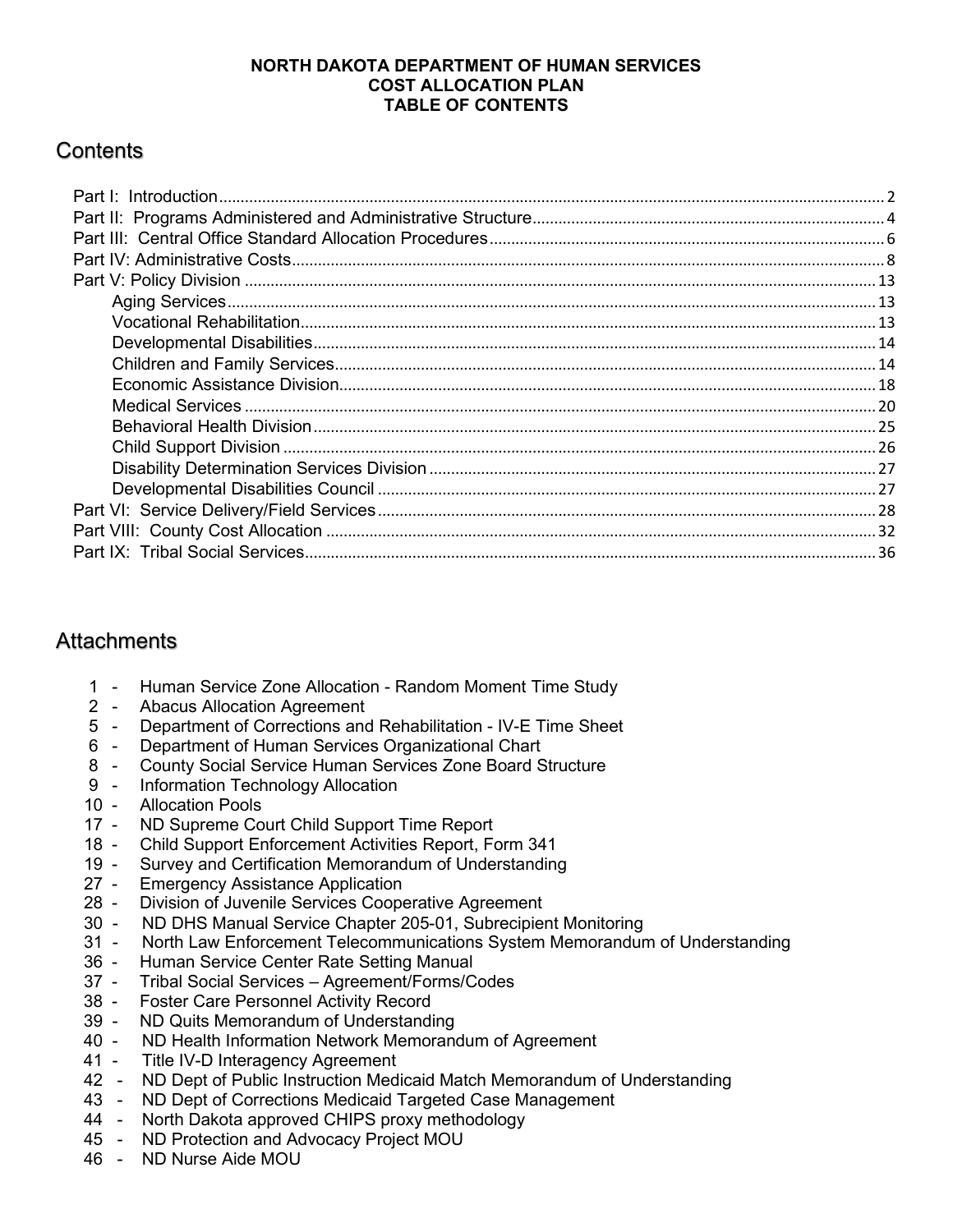# <span id="page-1-0"></span>**Part I: Introduction**

A. DEPARTMENTAL OVERVIEW

The North Dakota Department of Human Services (DHS) is an umbrella agency headed by an Executive Director appointed by the Governor. DHS provides services for community inclusion, behavioral health, and family stability. Each of these areas is supported by various DHS policy and service delivery divisions.



The following divisions and support functions are included in Part IV Administrative Costs: Legal Advisory, Human Resources, Information Technology Services (ITS), Public Information, Transformation, and Fiscal Administration.

The following divisions are included in Part V Policy Division: Child Support, Economic Assistance Policy, Children and Family Services, Aging Services, Developmental Disabilities (including Long Term Care for the Developmentally Disabled), Vocational Rehabilitation, DD Council, Medical Services, Behavior Health, and Disability Determination.

Service Delivery, included in Part VII, consists of the eight Human Service Centers, and two institutions; Life Skills and Transition Center and North Dakota State Hospital, and the Statewide Community Clinic Director.

The organizational chart also reflects three new roles that have been identified as part of the overall strategy to better coordinate strategy, policy and operations. These positions are funded entirely through human services zone funding and include the following:

The Executive Policy Director of Zone Operations is responsible for supervising the zone directors and will work with zone directors to transition from a county to a zonal administrative and operational structure.

The Executive Policy Director of Family Stability supervises the Children and Family Services Division and the Economic Assistance Division and will be responsible for leading strategic priorities strengthening child and family stability.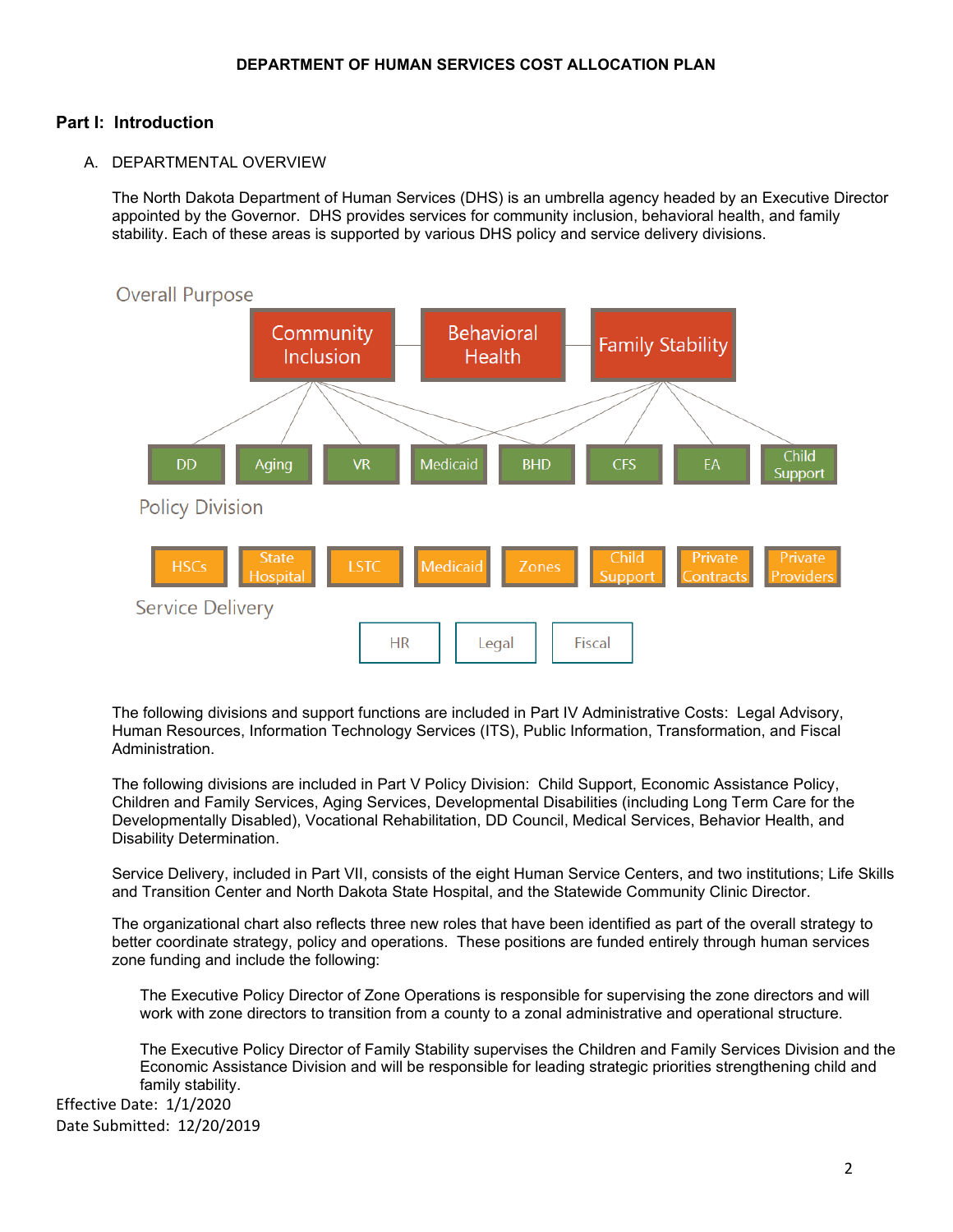The Executive Policy Director of Community Inclusion will supervise Aging Services, Vocational Rehabilitation, and Developmental Disabilities division and will lead strategic priorities focused on increasing access to home and community-based services and supporting community inclusion, person-centered services and quality of life and of individuals with disabilities and changing abilities.

## B. PURPOSE

The purpose of the cost allocation plan is to identify information necessary to document and justify a method of allocating costs among programs and between functions and activities on an equitable basis to assure:

- 1. That federal programs are charged only for costs assigned to them;
- 2. That any portions of the total costs assignable to federal programs which are to be excluded from federal sharing, based on the applicable law and regulations, are so excluded; and
- 3. That costs assignable to activities or functions having different federal sharing rates are properly segregated.

All minutes of recorded time, time studies, FTEs and allocations to programs and cost pools, including prior adjustments within the current fiscal year, are accumulated fiscal year to date each month.

The procedures used for determining the allowableness of costs and the allocation of costs are consistent with the provisions of 45 CFR 75 and 2 CFR 200. Accounting records are supported by source documentation.

## C. DEFINITION

- 1. FTE: full time equivalent is equal to one employee for one month of work.
- 2. RMTS: The random moment time study (RMTS) is a time analysis system used by the Department of Human Services to equitably distribute costs to appropriate programs. The RMTS system provides statewide ongoing sampling of county income maintenance and social services worker activities (see Attachment 1).
- 3. CENTRAL OFFICE: The central office includes Administration and Support, Program and Policy, and Medical Services.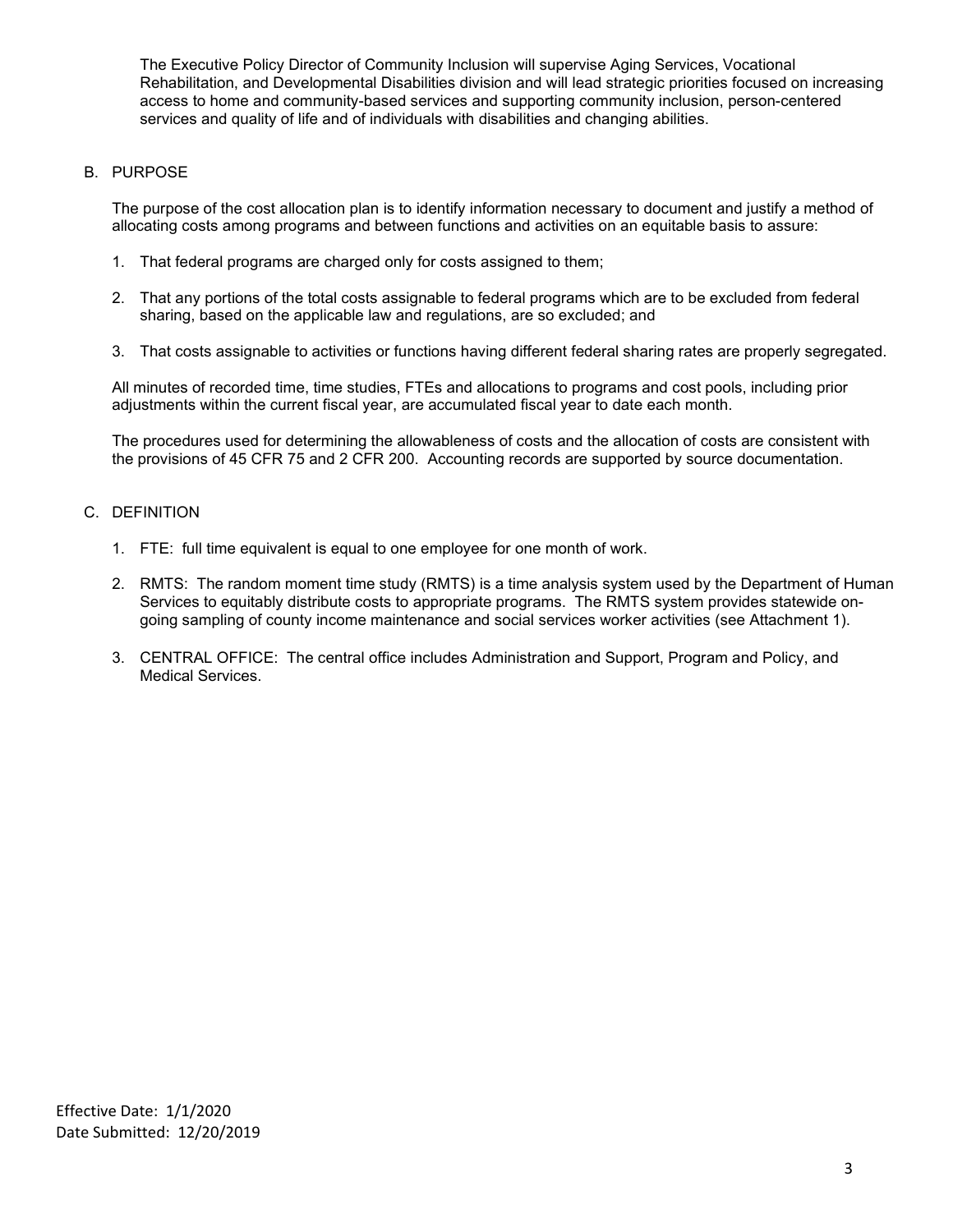# <span id="page-3-0"></span>**Part II: Programs Administered and Administrative Structure**

A. The following Attachments depict the organizational structure of the agency and programs administered by the agency.

Attachment 6 - The organizational charts illustrating the divisions of the Department of Human Services.

Attachment 8 - The organizational charts illustrating the structures of human service zone boards (HSZBs).

# B. HUMAN SERVICE CENTERS

- 1. Activities of the human service centers are a direct function of the Department of Human Services as follows:
	- a. Provide direct services upon request of the consumer or upon a referral from a county or other agency; and
	- b. Administer and implement regulations, policies and procedures of the Department of Human Services.
- 2. Human Service Centers are administratively responsible for case management for individuals with intellectual disabilities and regional oversight of aging, child welfare, vocational rehabilitation, and developmental disabilities programs. Oversight activities include the investigation of child and elder abuse, child care and foster care licensing, program oversight for developmental disabilities services, and program oversight for human services zones.

## C. HUMAN SERVICES ZONE BOARDS

- 1. North Dakota programs are state supervised, and county administered. Assistance payments and the authorization for medical assistance are certified at the county level and disbursements are made at the state level. Human service zone board expenditures for administration, social services and training are budgeted, funded and disbursed at the Human Service Zone level. Human Service Zones submit Federal claims to the state department based on their administrative, social service and training costs. Payments are made to the Human Service Zones based on the state prescribed formula.
- 2. The Human service zone boards are supervised by the North Dakota Department of Human Services with the following structure:
	- a. Accounting procedures, fiscal and statistical reports, and related operations are reviewed by the Fiscal Administration unit. Audits are conducted by the State Auditor's Office and other independent auditors;
	- b. Eligibility for maintenance assistance and medical assistance programs are supervised by regional representatives of economic assistance under the functional direction of the director of economic assistance eligibility;
	- c. Staff development and training are supervised by the directors of the appropriate programs; and
	- d. Personnel policies and procedures are supervised by the director of Human Resources and the central personnel system.

## D. PRIVATE AGENCIES AND OTHER PUBLIC AGENCIES

1. The Department of Human Services utilizes and coordinates the services available from private and other public agencies according to the commitments in state program plans.

One of the following administrative methods may be used:

- a. Under the provisions of a Memorandum of Understanding, any service provided by a governmental agency outside DHS, and will be supported by the written agreement that includes, at a minimum:
	- 1. the specific service(s) being purchased,
	- 2. the basis upon which the billing will be made by the provider agency,
	- 3. a stipulation that the billing will be based on the actual cost incurred.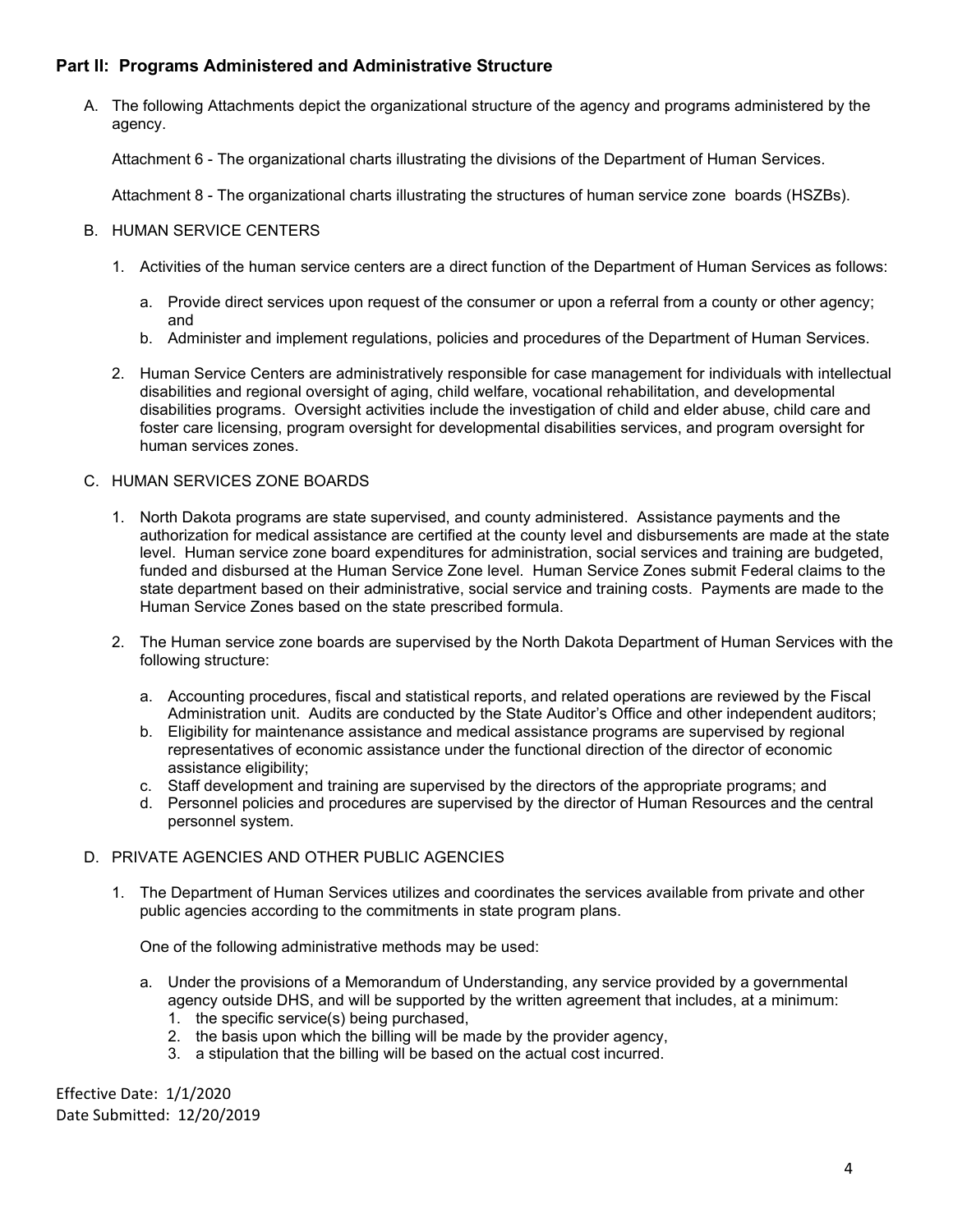Periodically, the public agency submits progress reports and certifies the cost of the service to the Department of Human Services for a federal matching claim.

- b. Through an agreement with other private or public agencies, services may be purchased on an established rate structure.
- c. The Department of Human Services may receive donated funds to be used as the non-federal share of the cost of services provided or purchased. Funds donated for services or administrative functions are considered state funds and are used to claim federal financial participation.
	- (1) Public funds are considered as the State's share in claiming federal reimbursement only when the funds are:
		- a. Appropriated directly to the Department of Human Services, or transferred from another public agency to the Department of Human Services and under its administrative control, or certified by the contributing public agency as representing expenditures eligible for Federal match;
		- b. Not used to match other Federal funds; and
		- c. Not Federal funds, or are Federal funds authorized by Federal law to be used to match other Federal funds; or
	- (2) Funds donated from private sources are considered as the State's share in claiming federal reimbursement only when the funds are:
		- a. Donated without any restriction which would require their use for the training of a particular individual or at particular facilities or institutions; and
		- b. Do not revert to the donor's facility or use.
		- c. Are not used to match other Federal funds;
		- d. Are certified both by the Department of Human Services and by the donor (if funds are donated directly to the Department) or the Department and the entity designated by the DHS to receive donated funds (if funds are donated directly to the designated entity) as available and representing funds eligible for Federal match.

If a donation is received in excess of \$1,000 and is related to Medicaid services, the Department will discuss the use of these funds with the Centers for Medicare and Medicaid.

All of the above procedures may not be applicable to every program. The program administrators must examine the procedures under consideration against the program regulations and the program's state plan.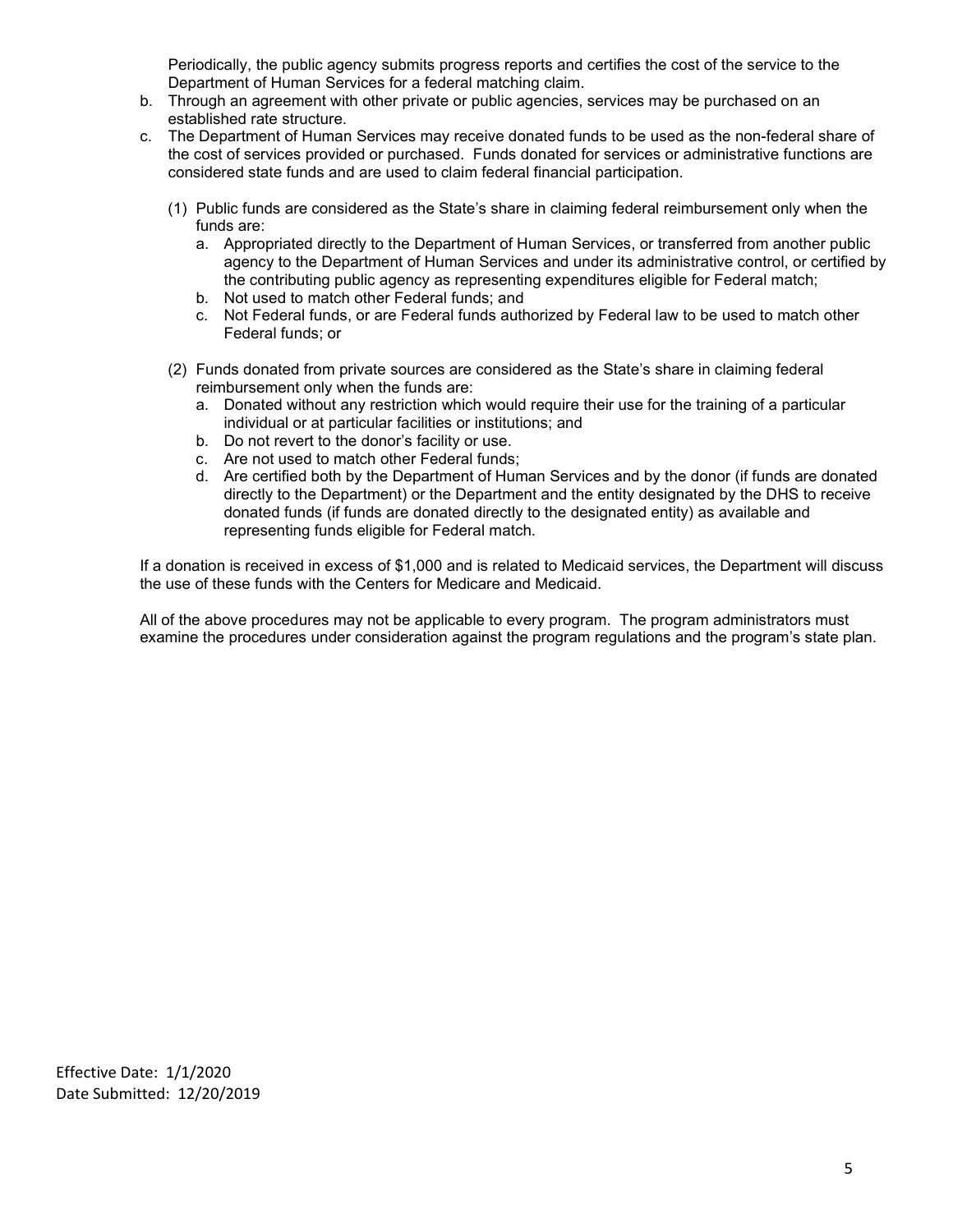# <span id="page-5-0"></span>**Part III: Central Office Standard Allocation Procedures**

- A. All actual administration expenses are direct charged or allocated.
- B. When costs are allocated to programs, the distributions are based on the accumulated costs to date and are distributed based on the accumulated statistics. The accumulated prior month's program distribution is subtracted to arrive at the current month's costs. Support units (HR, Fiscal Administration, Legal, and Public Information Office) are responsible to make department-wide purchases related to the functions of their specific areas. For example, the HR division is responsible to purchase all service awards in accordance with Department policy. Each division has individuals who are authorized to approve purchases related to their area, some of which are direct charged to federal or state programs and some that are allocated to all benefiting programs. Each division in the Department is assigned a program accountant who is knowledgeable of the applicable federal and state requirements surrounding the programs in their division. The program accountant works directly with the division or program director to ensure costs are properly assigned to the appropriate funding source(s). Each program director has delegated their authority to the Department's support units to make purchases on their behalf to comply with Department policy and/or state law.
- C. The North Dakota central accounting system accumulates salaries, and all other operating expenses of central office into programs and cost pools by means of department identifiers (IDs). These expenditures are allocated in the following manner:
	- 1. Fringe benefits, including unemployment compensation insurance, follow the respective salary department ID;
	- 2. Travel expenses are charged according to the purpose of travel indicated on the travel vouchers for each day or trip;
	- 3. The State Motor Pool bills the Department for the use of vehicles. The Department is billed a usage fee for each vehicle. The fee is identified for each person and/or unit and direct charged to programs and/or functions:
	- 4. Copier cost pools are distributed on the total number of accumulated copies logged;
	- 5. Value of space in public buildings, which is based on cost, is allocated on the basis of square footage with the common area prorated on the basis of the direct; depreciation expense for the Southeast Human Service Center is also allocated based on square footage.
	- 6. Telephone service is charged based on usage and allocated to the central office cost pool;
	- 7. Payments for postage expenses, United Parcel Service (UPS), and bulk mail are predominately for check writes and are direct charged to the respective program(s). The balance that cannot be directly identified is charged to Departmental Overhead – Central Office/HSCs. Bulk mail is charged to programs based on usage. The cost of UPS deliveries is charged to Departmental Overhead – Central Office/HSCs;
	- 8. Maintenance contract expenditures are charged to the cost pool or program where the equipment has been assigned:
	- 9. The department purchases networking, hosting, storage, processing and development services from the North Dakota Information Technology (NDIT). IT services are directly identified on the NDIT bill and charged to benefiting programs.
	- 10. Central supplies, central duplicating, and printing are identified and direct charged. Any costs not identified are charged to a multi-divisional department ID and subsequently to the Departmental Overhead – Central Office/HSCs cost pool.
	- 11. Prairie Hills Plaza expenses are allocated between the various programs which utilize shared resources located at the Prairie Hills building based on the accumulated FTE's of each program. Current programs utilizing shared services located at Prairie Hills Plaza are Developmental Disabilities Division, Behavioral Health, and Aging Services.
	- 12. The MMIS claims unit and NDIT are located within the DHS North building. DHS North expenses are allocated to benefiting programs based on full-time time sheets or staff are 100% directly identified to a program.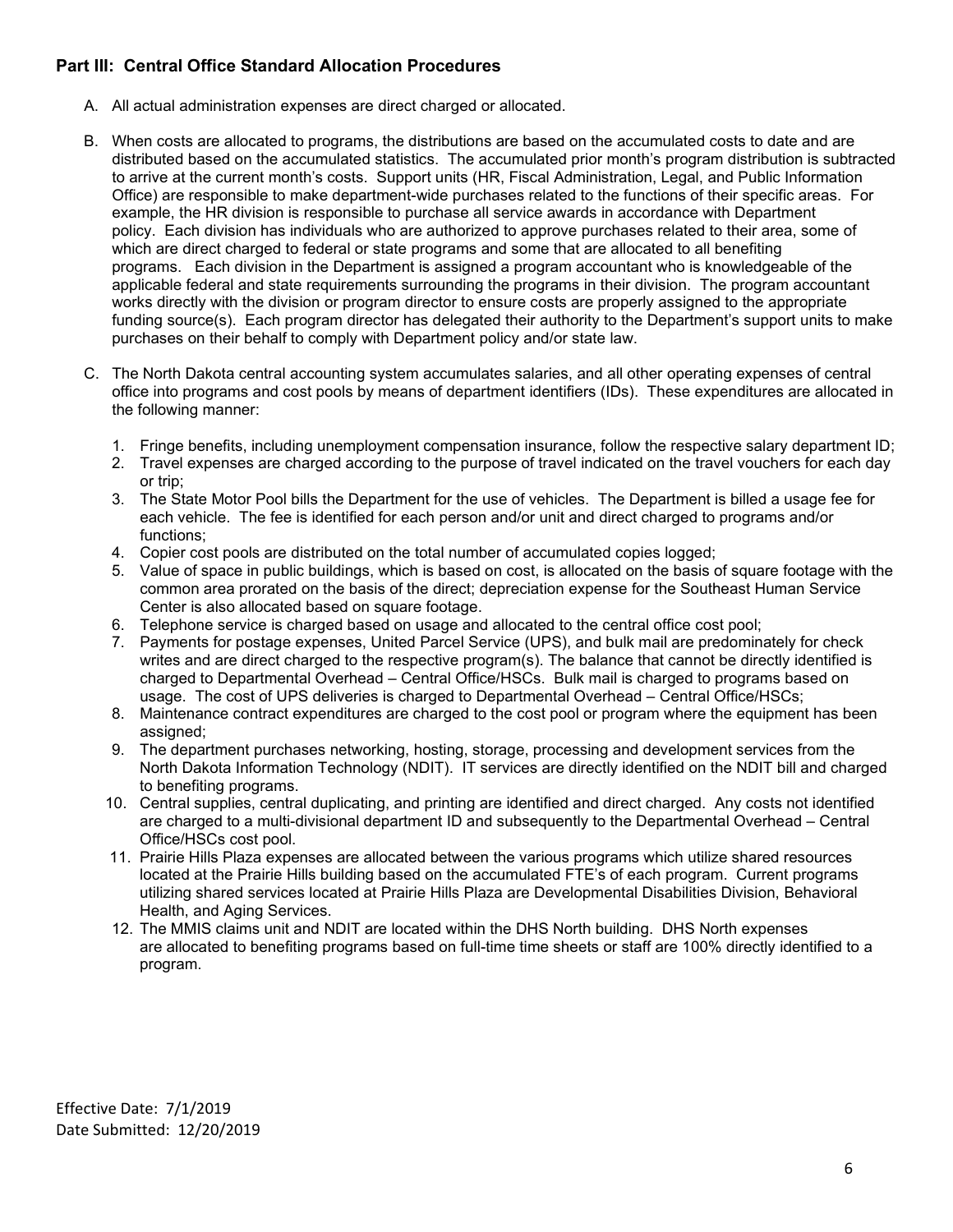- D. The Department of Human Services cost allocation system is a component of the Peoplesoft central accounting system which is under the control of the State Office of Management and Budget. The system is designed to report salaries for the month earned or what is referred to in the system as "fiscal month".
- E. The following pages report by Division how direct and allocated costs (indirect cost pools) are distributed to programs. There is a brief description of the Division, including the type of allocated and indirect cost pools associated with each Division.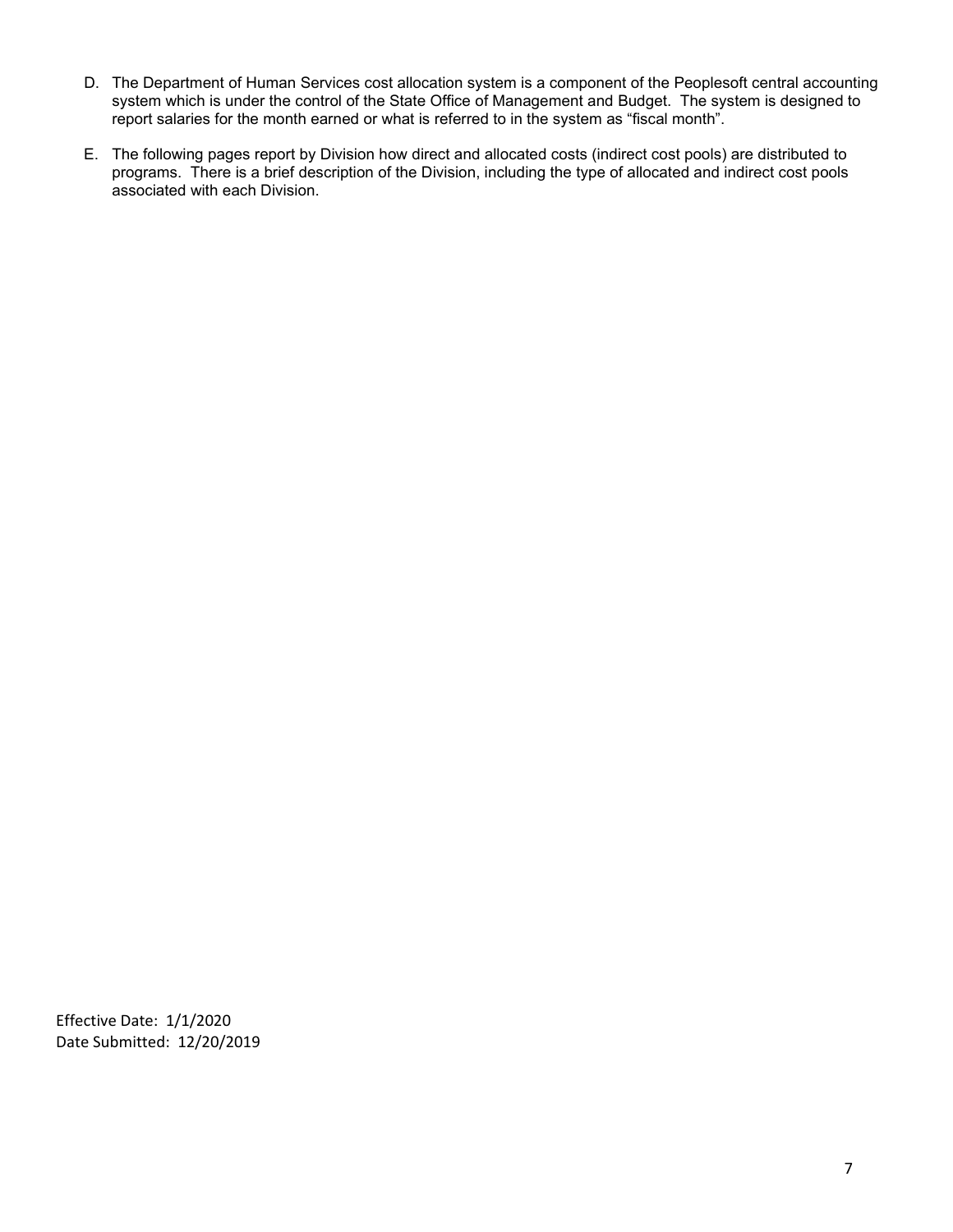## <span id="page-7-0"></span>**Part IV: Administrative Costs**

### A. DEPARTMENTAL ORGANIZATION

The Executive Director has direct authority over all divisions, which the exception of: Child Support, DD Council, Office Services, and Disability Determination Services, of which the Deputy Director has direct authority over.

The regional human service centers implement State programs that provide for the delivery of services. Administrative support for the centers is decentralized. Each center has a business office responsible for accounting activities. Human resources, payroll functions, and accounts receivable/billing for the eight regional human service centers are centralized in the State office. Network and Desktop Support services are centralized with the Information Technology Services unit.

The State Hospital and Life Skills and Transition Center's business office, accounts receivable, and HR functions are all centralized.

B. COMPOSITION OF SUPPORT UNITS

The following units provide administrative support services under the direction of the Executive Director.

- 1. The State Human Resources (HR) office provides technical support and assistance to Department of Human Services and Human Service Zone Board staff for the purpose of hiring and retaining qualified employees, and processes payroll.
- 2. Fiscal Administration is responsible for fiscal operations including, accounts receivable, accounts payable, budgeting, program reporting, office services (supplies etc.) and cost allocation for county human service zone boards.
- 3. Legal Advisory unit manages rule making for the department, litigates claims, prepares legal opinions and handles appeals.
- 4. The Public Information Officer facilitates the release of information through the media, coordinates and prepares special publications and provides support services as delegated by the Executive Director.
- 5. The Transformation Manager and Chief Operating Officer are responsible for facilitating various system and administrative changes that occur as part of the continued social services redesign as well as other Department changes.

#### C. DEPARTMENTAL OVERHEAD

Administrative overhead from the Executive Office, services provided by central office support units and various departmental administrative expenses benefit each DHS organizational component to varying degrees. These expenses are categorized as to those that benefit central office programs and human service centers, those that benefit central office programs and human service centers and the state hospital, Life Skills and Transition Center and lastly, those that benefit only central office programs. The three departmental overhead expense cost pools are defined below. For the composition of all departmental indirect cost pools refer to attachment 10.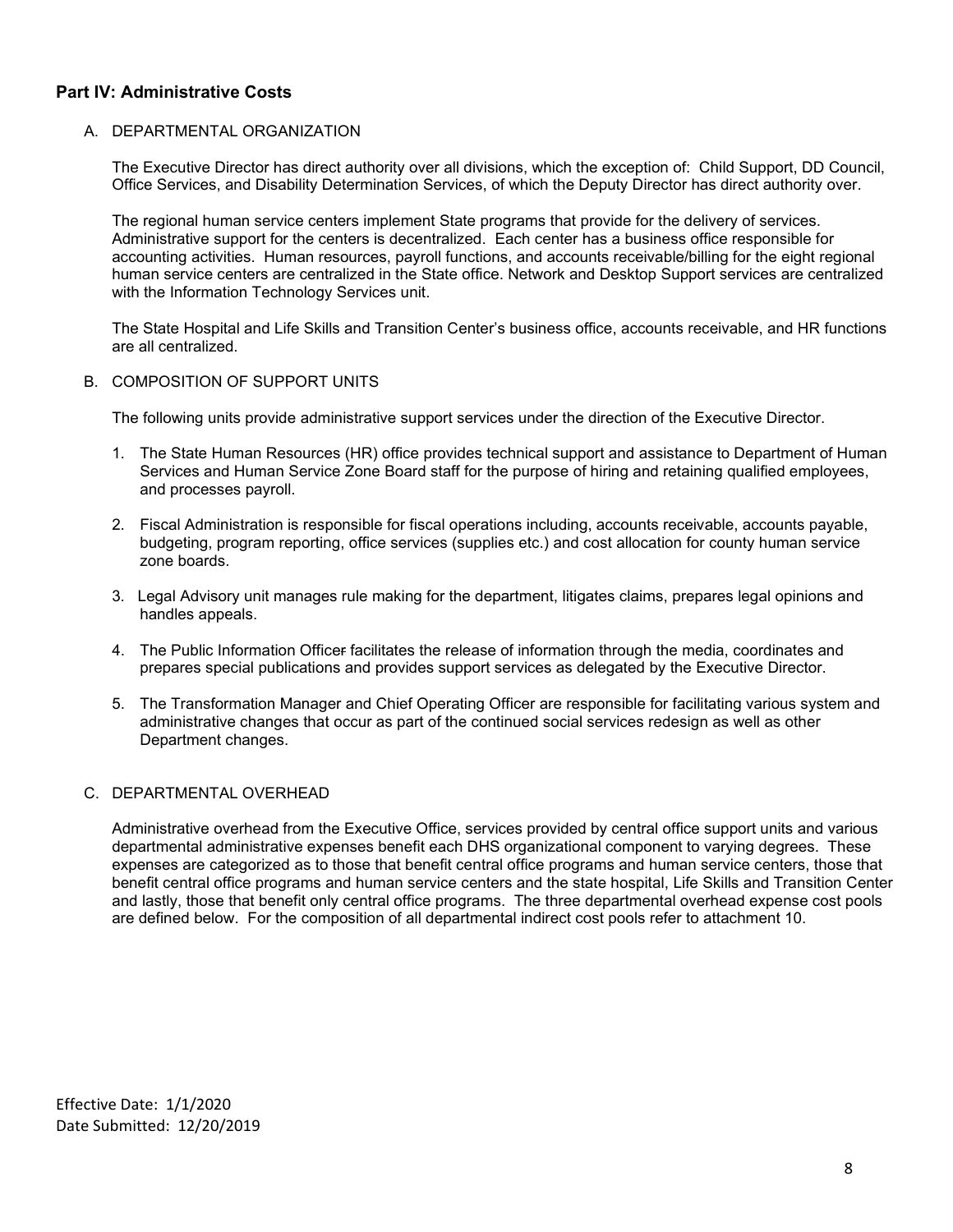1. Departmental Overhead – Central Office/Field Services

This cost pool accumulates departmental overhead expenses that benefit all DHS component units. Included in this cost pool are the following expenses:

- a. Executive Office
- b. Human Resources personnel benefiting all DHS staff
- c. Networking and EDMS services purchased from NDIT.

The accumulated expenses are distributed on the basis of the total accumulated FTE's of the department, including FTE's of the human service centers, State Hospital, and Life Skills and Transition Center.

2. Departmental Overhead – Central Office/HSCs

This cost pool accumulates departmental overhead expenses that benefit central office programs and the regional human service centers. Included in this cost pool are the following expenses.

- a. Human Resources personnel
- b. HR payroll personnel
- c. Expenditures that benefit the organizational components above but cannot be charged to a specific program or cost objective.
	- 1. State Fire and Tornado premiums
	- 2. Risk Management premiums
	- 3. Expenses for copier, postage, supplies, printing and duplicating etc. that have not been direct charged.
	- 4. Statewide Cost Allocation Plan

The statewide indirect cost allocation plan was completed by the firm MGT Consulting Group. The costs will be claimed upon approval of the plan by the Health and Human Services Cost Allocation Division.

The accumulated expenses, of the above cost pool, are distributed based on the total accumulated FTE's of the central office, and human service centers, and excluding the FTE's of the State Hospital and Life Skills and Transition Center.

3. Departmental Overhead – Central Office cost pool

This cost pool accumulates departmental overhead expenses that benefit only central office programs. Major expenses in this cost pool include:

- a. Human Resources personnel
- b. Central Office telephone

The accumulated expenses are distributed on the basis of the total accumulated FTE's of central office program staff.

### D. ALLOCATION OF SUPPORT UNITS

### **Human Resources**

Human Resources personnel are direct charged to one of the departmental cost pools based on the duties they have been assigned. Staff who have been assigned duties that cannot be directly charged to a cost pool will be allocated to more than one cost pool based on a full-time time study. Cost pools that Human Resource personnel may be assigned to include: one of the departmental overhead cost pools, previously indicated, the human services zone cost pool, or the statewide human services center cost pool (see attachment 10). The costs allocated to the departmental overhead cost pools are funded with State general fund.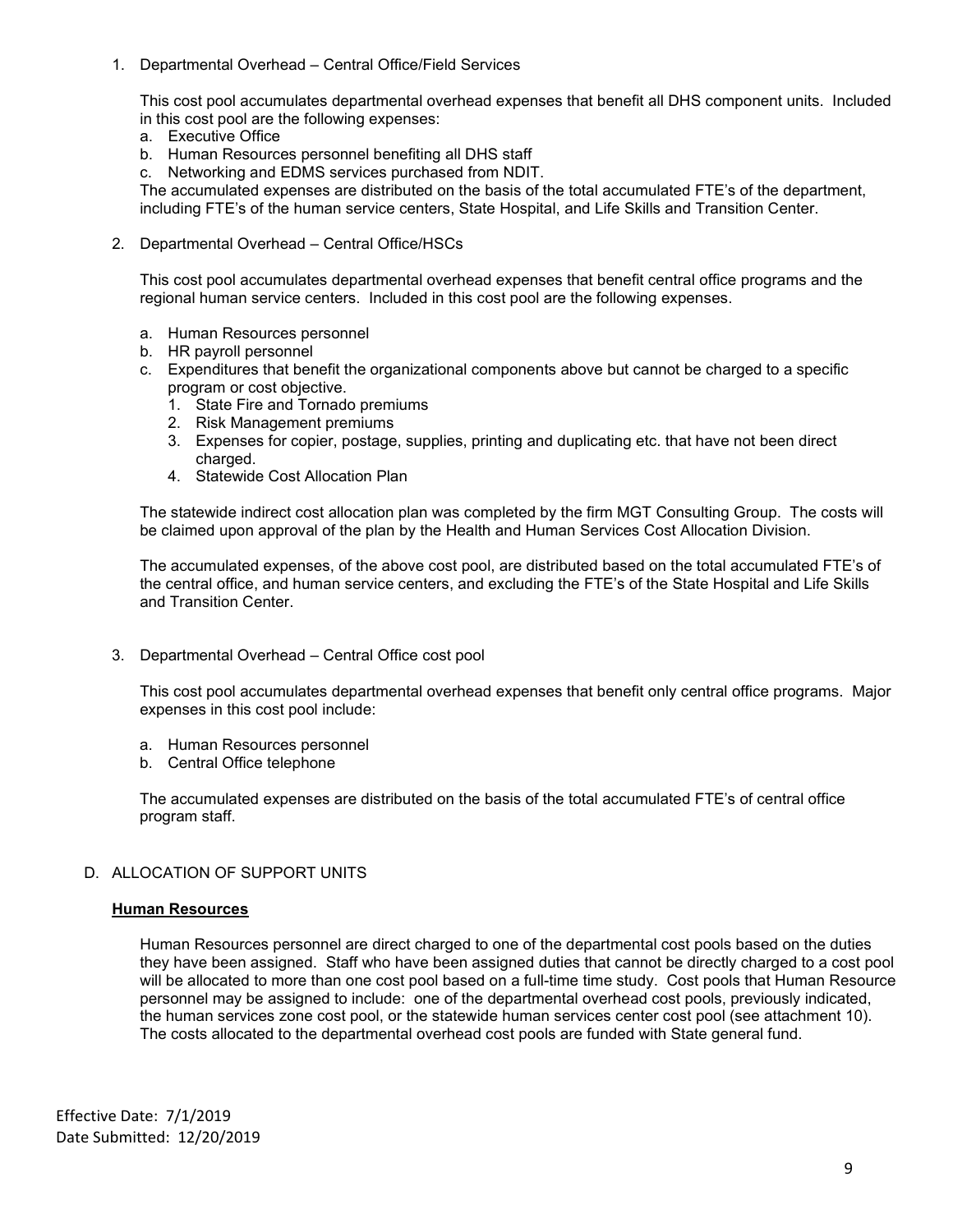## **Fiscal Administration**

The direct and allocated expenses for Fiscal Administration are accumulated in the following cost pools:

- a. The Chief Administration Officer cost pool accumulates the direct expenses of the Chief Administration Officer and any departmental overhead. The costs are allocated on the basis of the accumulated FTE's of the assigned the divisions under the Chief Administration Officer.
- b. The Fiscal Administration Central Office cost pool includes salaries, operating expenses and related overhead for accounting activities that support central office programs. These activities include revenue deposits, vendor payments, procurement, LOC drawdowns, office services, and other professional staff that provide accounting, and monitoring functions. The Fiscal Administration cost pool will be allocated on the basis of the accumulated monthly actual salaries and operating expenses incurred for central office programs or units. The costs allocated to a central office program will be charged to a direct or indirect grant (refer to attachment 10). Direct grant numbers begin with a "S". Indirect grant numbers begin with a "HS". The costs allocated to indirect grants (cost objectives) will be accumulated as a part of a total indirect cost pool and distributed to programs as addressed in the plan for that specific cost objective.
- c. The Fiscal Administration Budgeting/Contracting cost pool includes staff and related overhead for budget personnel who are responsible to manage the overall departmental budget projections and funding activities. The cost pool also includes other professional staff that provide department wide accounting, monitoring, and compliance, including subrecipient monitoring. See attachment 30 for the Department's subrecipient monitoring procedures. They support central office programs and assist business office staff in incorporating human service center and institution budget information. The Fiscal Administration Budgeting/Contracting cost pool will be allocated on the basis of the accumulated monthly actual salaries and operating expenses incurred for central office programs, and the actual salaries and operating expenses for each of the business offices in the 8 HSC's and the 2 institutions. The allocated costs will be charged to a direct or indirect grant as indicated in attachment 10. The costs allocated to indirect grants (cost objectives) will be accumulated as a part of a total indirect cost pool and distributed to programs as addressed in the plan for that specific cost objective.
- d. The Field Services Assistant CFO provides fiscal oversight to the eight human service centers, State Hospital, Life Skills and Transition Center and centralized field services billing team. The direct and allocated costs for the Field Services Assistant CFO are on the basis of the cumulative FTEs of the State Hospital, eight regional human service centers, and Life Skills and Transition Center.
- e. Program Reporting

Fiscal Administration Program Accountants are assigned to support a component, central office division unit, or a fiscal administration function. The staff act as liaisons to program administrators to provide support for all accounting activities. Staff may be assigned to a specific unit or a combination of several units. The program accountants work directly with the program directors and are responsible to ensure expenditures are properly charged to the appropriate to federal and/or state programs in the state's accounting system. If an adjustment is needed in the state's accounting system to properly report expenditures, the program accountant is responsible to make the adjusting entry. Each program director has delegated their authority to the Department's support units to make purchases on their behalf to comply with Department policy and/or state law. The FTE and salaries and benefits of staff that are assigned to more than one division/unit are allocated on the basis of a full-time time study.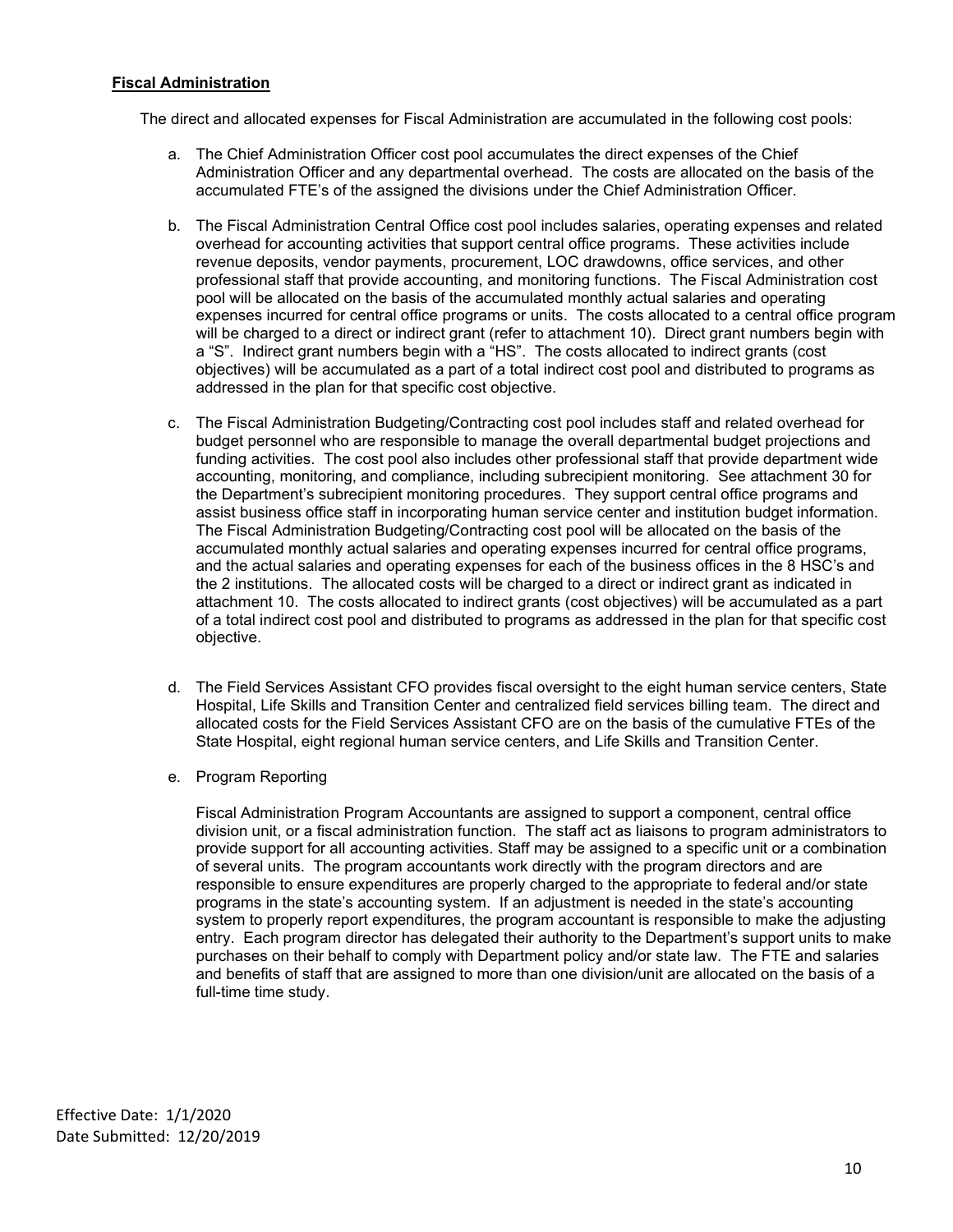#### f. County Zone Board Cost Pool

The CZB cost pool accumulates the salary costs of Human Resources personnel assigned to provide technical support and assistance to CZB offices, Fiscal Administration staff responsible to allocate county administrative expenses based on the State's approved cost allocation plan and county wide area network costs (WAN) paid by DHS. The CZB allocation will be allocated to all county programs on the basis of the accumulated time, as determined by the random moment time study, for income maintenance and social service workers for the 47 CZBs.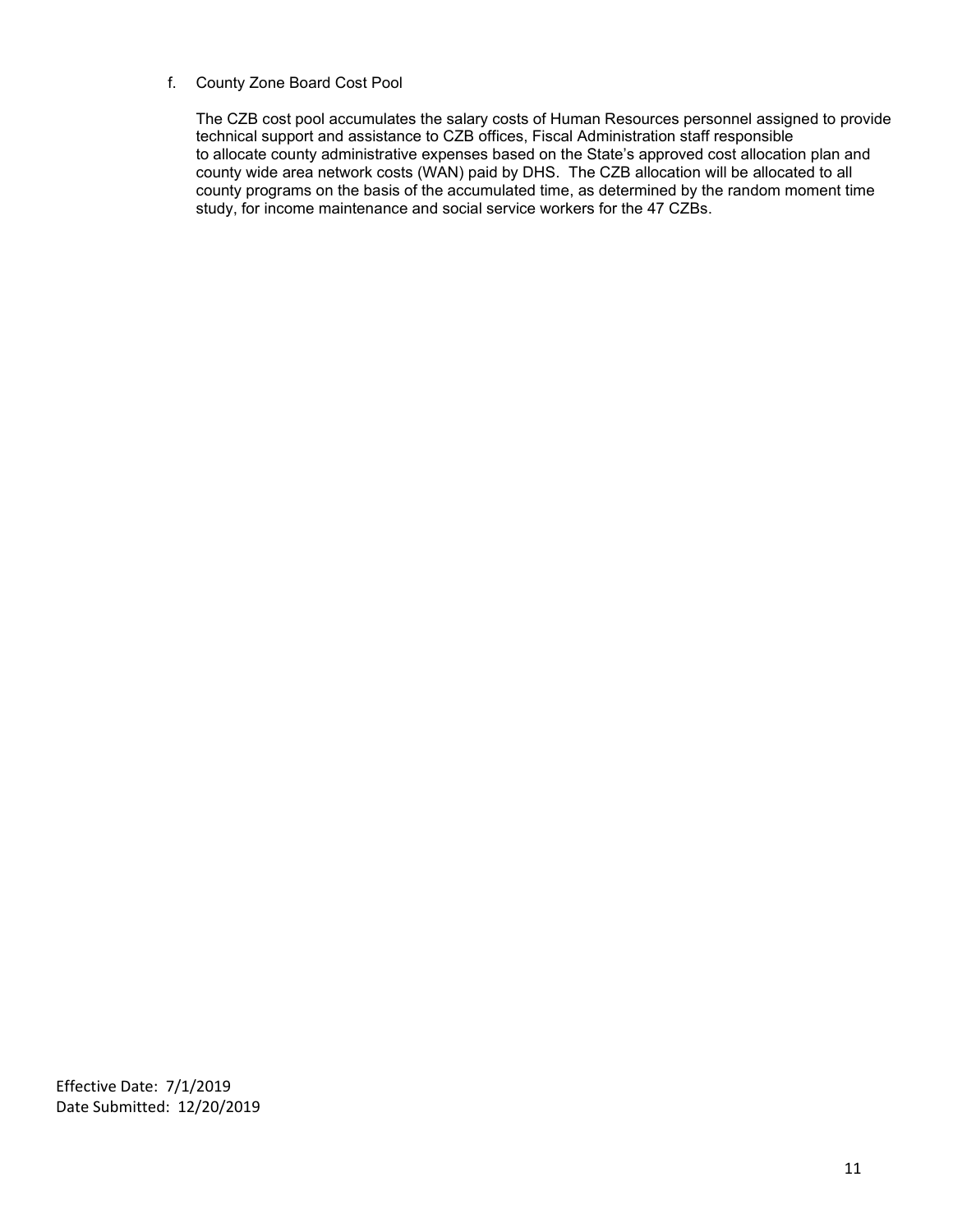## **Public Information**

The Public Information Office facilitates the release of information through the media, coordinates and prepares special publications, and provides support services as delegated by the Executive Director. The direct and allocated costs of the Public Information staff are allocated based on the total accumulated FTEs of the department, including FTEs of the human service centers, State hospital, and Life Skills and Transition Center.

#### **Legal Advisory**

Legal Advisory unit manages rule making for the department, litigates claims, prepares legal opinions, and handles appeals. The direct and overhead expenses for legal services are direct charged based on the legal service hours provided by the legal advisory unit for each program.

## **Transformation**

The Transformation Manager is responsible for facilitating various system and administrative changes that occur as part of the continued social services redesign as well as other Department changes. The direct and allocated costs of the Transformation Officer are allocated based on the total accumulated FTE's of the department, including FTE's of the human service centers, State Hospital, and Life Skills and Transition Center.

## **Support Services purchased by North Dakota Information Technology (NDIT)**

The DHS is participating in a technology unification initiative pilot project which was authorized under HB 1021 to streamline operations and improve cyber risk management. IT staff maintain a physical presence within DHS, but IT services are billed monthly through NDIT. NDIT generates monthly billing at the beginning of each month for data processing services provided during the previous month. Expenses are directly identified in the monthly billings and charged to ITS cost pools as identified in Attachment 10. See Attachment 9 for more detail on IT services purchased and the respective allocation.

The North Dakota Health Information Network (NDHIN) is operated by NDIT. The NDHIN provides a secure, medical record sharing network for providers and consumers. DHS will update the State Medicaid Hit Plan (SMHP) and the associated Implementation and Advance Planning document (I-APD). NDIT will request reimbursement from the North Dakota Department of Human Services (DHS) for contract expenditures. NDDHS will request the federal share of reimbursement from the Centers for Medicare and Medicaid Services for reimbursement. NDDHS has entered into an interagency agreement with NDIT. See Attachment 40.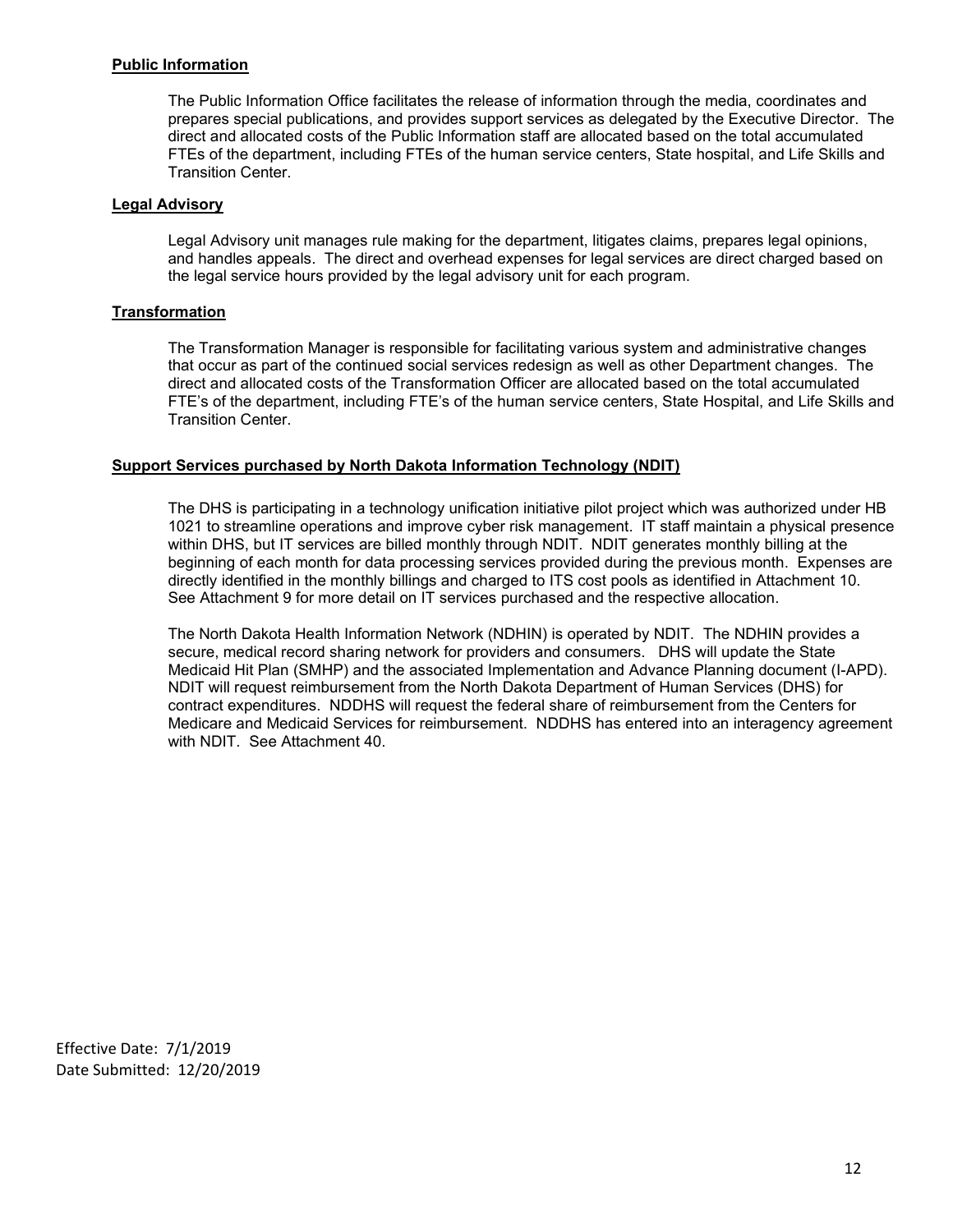# <span id="page-12-0"></span>**Part V: Policy Division**

Refer to Attachment 6, Organizational Charts, for detailed organizational structure. The accumulated direct and allocated costs for directors and support staff are distributed on the basis of the accumulated FTEs of the divisions.

The following units report to the Executive Policy Director of Community Inclusion and operate under the Executive Director:

## <span id="page-12-1"></span>**Aging Services**

Aging Services is responsible for establishing programs to provide services for older individuals and persons with physical disabilities and to protect vulnerable adults from harm and violation of their rights. The accumulated direct and overhead costs for the Director of Aging are distributed on the basis of the accumulated FTEs of the individuals for the programs supervised.

Costs for aging services staff who perform activities that support home and community based care services for the elderly will be charged to the home and community based care cost pool. Costs for home and community based care services provided to the elderly are funded by Title XIX services and state funds. The state funded programs are entitled Service Payments to the Elderly and Disabled (SPED) and Expanded Service payments to the Elderly and Disabled. The SPED programs fund the home and community based care services that are received by the elderly who are not Title XIX eligible; and for specific services that are not covered by the waivers. The accumulated direct and allocated costs will be distributed based on the percentage of the number of persons receiving Title XIX Medicaid state plan services and the number of persons receiving services under the SPED programs. The cost allocated to Title XIX will be claimed as other Medicaid administration. Costs allocated to Medicaid waivers will be directly identified and reported separately.

The direct and allocated costs for other Aging staff will be charged to Aging Services Title III.

The Money Follows the Person (MFP) Program increases the use of Home Community Based Services (HCBS) by transitioning individuals from institutions to the community of their choice, creating a system that offers home and community-based choices, and providing the coordination of services and resources to support their long-term independent living goals. The costs will be claimed as MFP Administration Services.

## <span id="page-12-2"></span>**Vocational Rehabilitation**

The Director of Vocational Rehabilitation is responsible for the planning, organizing and providing training and employment services to individuals with disabilities so they can become and remain employed. Refer to attachment 6, organizational chart. The accumulated direct and allocated costs for the Director are distributed on the basis of the accumulated FTE's of the Division. Vocational rehabilitation services includes: Services for the Visually Impaired, Client Assistance, Supported Employment, Independent Living for the Older Blind, and the Council on Human Resources.

1. Reporting Units

The direct and allocated costs for State Rehabilitation Services personnel are charged to Section 110, Basic Support, Title I of the Rehabilitation Act of 1973.

The direct and allocated costs of the administrator of client assistance and any support staff are charged direct to Section 112, Client Assistance, Title I of the Rehabilitation Act of 1973.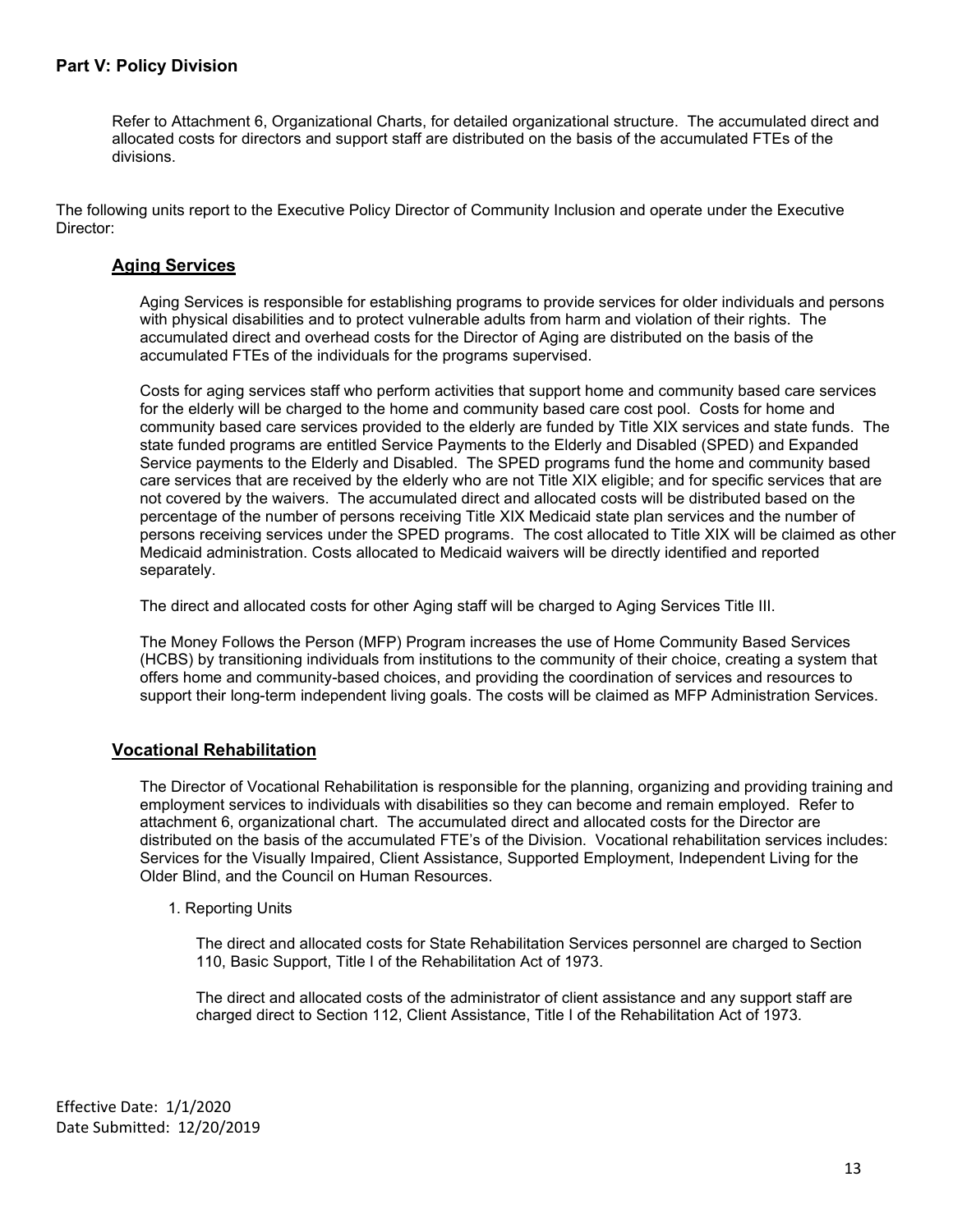The direct and allocated costs of the administrator of supported employment and his staff are charged to Section 110, Basic Support, Title I of the Rehabilitation Act of 1973.

Training costs for Vocational Rehabilitation personnel statewide are charged to the Section 110, Basic Support, Title I of the Rehabilitation Act of 1973.

Contractual costs for independent living skills training are charged to the Independent Living Part B grant.

2. Vision Services Program

In an effort to optimize services to visually impaired, the Office of Vocational Rehabilitation created an ad hoc committee to review services and make recommendations. The Administrator of Vision Services provides planning and coordination of statewide services for visually impaired children, youth, and adults. The direct and allocated expenses are funded by Section 110, Basic Support, Title I of the Rehabilitation Act of 1973.

# <span id="page-13-0"></span>**Developmental Disabilities**

Developmental Disabilities Administration is responsible for establishing programs that offer services to developmentally disabled (DD) clients who otherwise would require institutional care. Responsibilities include policy development, quality assurance and implementing and monitoring Section 1915 waiver requirements. A large number of the DD clients that receive services are Medicaid eligible. The administrative expenses for the DD unit, including administrative costs of Therap, a database program used to support DD case management activities will be funded by Title XIX, Infants and Toddlers with Disabilities and state funds (non-Title XIX). Therap contains client specific records and is used for progress assessment reviews used to determine eligibility. The accumulated direct and allocated costs for the unit will be distributed based on the ratio of the number of DD clients accumulated for one year, who are eligible for Title XIX, Infants and Toddlers with Disabilities and state funds.

The North Dakota Protection & Advocacy Project (P&A) advocates for the legal rights of North Dakotans with disabilities. The ND State Legislature has designated, by appropriation, this state agency as being responsible for Quality Assurance and for completing follow-up investigations of serious events that have occurred at residential and other locations. P&A submits a time sheet and the salary and operating costs directly associated with Medicaid allowable duties to the Department of Human Services quarterly for reimbursement. P&A certifies the expenditures have been incurred and that they have met the match for the non-federal share of the claims. These services are mandated under the 1915c waiver, however the Department chose to implement the services statewide.

<span id="page-13-1"></span>The following units report to the Executive Director of Family Stability and operate under the Executive Director:

# **Children and Family Services**

The Children and Family Services Division develops and coordinates social service programs provided through human zone boards, human service centers and private agencies to children who have become or are at risk of becoming neglected, abused, delinquent or unruly.

The accumulated direct and overhead costs for the Director of Children & Family Services, Assistant Director, and support staff are distributed on the basis of the accumulated FTEs of the division.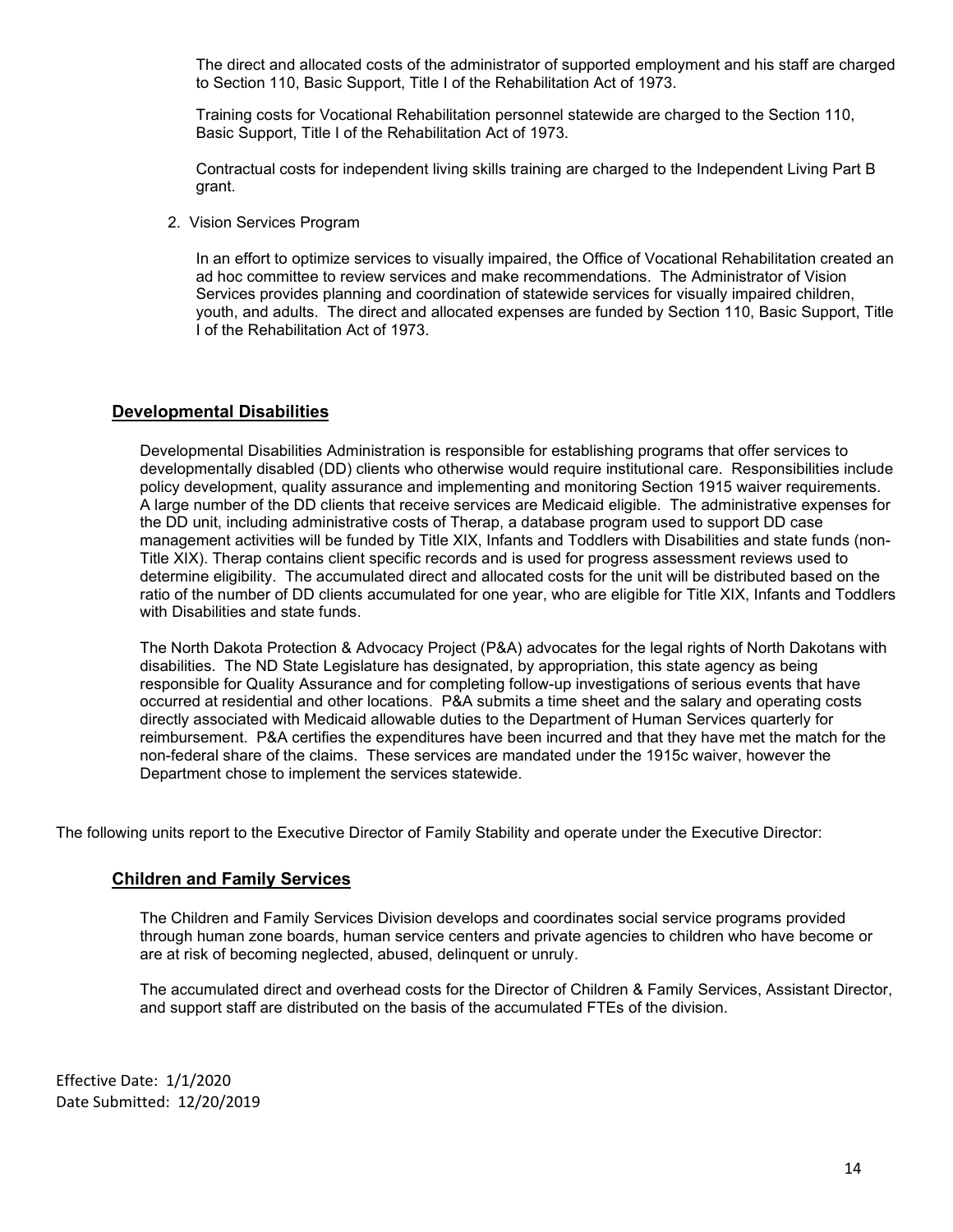The IV-E Foster Care Participation Rate is calculated based upon the number of paid foster care cases that are IV-E eligible divided by the total number of paid foster care cases, regardless of the eligibility.

The following are functions of Children & Family Services

A. Permanency Unit

The Administrator of the Foster Care program also has administrative responsibilities related to adoption assistance and the refugee cash and medical assistance program. The salary and fringe benefits will be allocated based on a full-time time study. The costs for refugee cash and medical assistance program administration and refugee unaccompanied minor payments will be direct charged. Duties related to adoption and permanency administration will be direct charged to adoption assistance and the foster care cost objective. The allocation to the foster care cost objective will be charged to Title IV-E Foster Care Administration, Foster Care Emergency Assistance, and Foster Care Regular (non IV-E, non EA eligible) based on an accumulated paid case count recorded for each program. The allocation to foster care emergency assistance will be charged to the TANF block grant. The allocation to Foster Care Regular is State funded. Other administration time will be allocated between the above cost objectives.

The Independent Living (IL) Administrator has administrative responsibilities related to sub guardianship, education and training vouchers, and QRTP licensure in addition to the IL administrative duties. The salary and fringe benefits will be allocated based on a full-time time study to the above cost objectives. The allocated salary expense and all other direct and allocated costs to administer the foster care Independent living program is charged to the independent living grant.

The administrative expenses for Foster Care Training will be distributed to Title IV-E Foster Care Training, Foster Care Emergency Assistance and Foster Care Regular (state funds) based on an accumulated paid case count recorded for each program.

Foster Parent Training expenses are allocated to IV-E Foster Parent Training, Foster Care Regular Non IV-E (state funded) and Adoption Assistance IV-E and Adoption Assistance Non IV-E (state funded) based on accumulated family paid case count recorded for each program.

The salary and operating expenses for staff participating in Foster Care Facility Licensing will be allocate based on the IV-E penetration rate, for all paid facility cases, between IV-E Foster Care Administration, Emergency Assistance and Regular Foster Care (state funded).

The Comprehensive Child Welfare Information and Payment System (CCWIPS) is a payment system for foster care and adoption programs only. The direct and allocated costs for the Title IV-E Eligibility Specialist/HELP Desk Administrator, Help Desk support staff and EDP costs for systems operations will be allocated to Foster Care IV-E, Foster Care Emergency Assistance, Foster Care Regular (non IV-E, non EA eligible), Adoption Assistance IV-E and Adoption Assistance Regular programs. The costs will be distributed based on an accumulated paid case count for each of the respective programs. The allocation for foster care emergency assistance will be charged to the TANF block grant. The allocation to foster care and adoption assistance regular programs is state funded. FRAME is a case management system. FRAME expenses are allocated based on accumulated time of social workers for those programs based on the random moment time study for county workers.

B. Adoption Assistance

Expenses charged to the adoption assistance cost objective include direct and allocated costs for the administrator of adoption and unwed parents and purchased services for special needs adoption. These contracted services provide for regionalized special needs adoption staff who would be employed full time in the delivery of services in adoption to special needs defined children.

The direct and allocated expenses identified as adoption assistance will be distributed to Title IV-E Adoption Assistance Administration and Adoption Assistance Regular (Non IV-E eligible). The costs will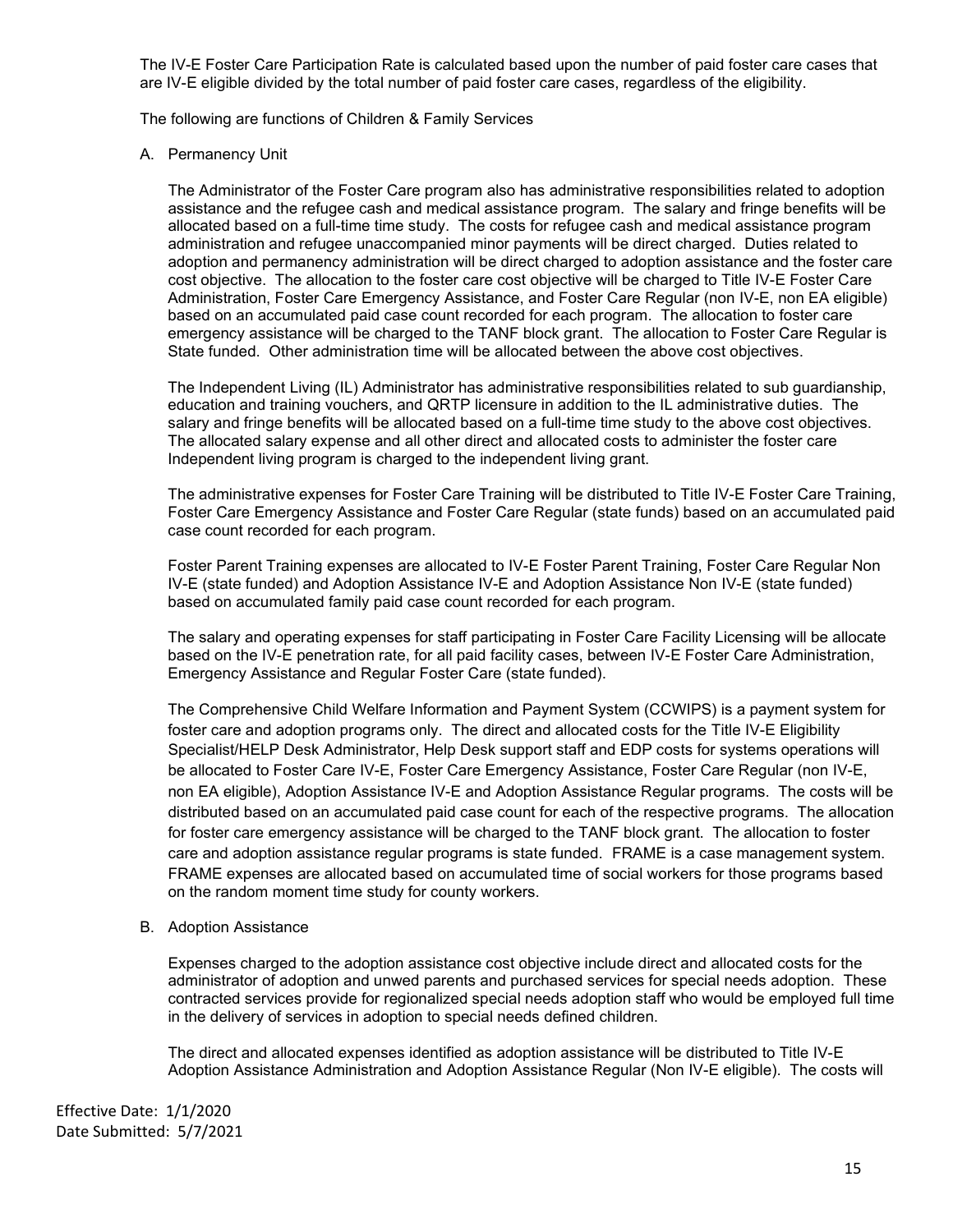be distributed on the basis of the accumulated number of children in paid adoption assistance recorded for each program. The costs for adoption assistance regular will be charged to State general fund.

C. On-site Case Reviews (OCR) and Family Preservation Services Administrator

The Administrator of Family Preservation Services is responsible for Family Preservation, supervising the OCRs, and staff supervision, including the early childhood services administrator.

The salary and operating costs of the administrator will be allocated between assigned cost objectives based on a full-time time study. Duties related to Family Preservation will be charged to TANF. Duties relating to OCRs will be charged as follows:

The state OCR case review sample will include 42 foster care cases and 28 in-home cases. Activities related to OCRs will be directly to Foster Care IV-E, Emergency Assistance, and Foster Care non IV-E (state funded) based upon the accumulated paid case count for each program.

Duties related to early childhood will be charged to the Child Care Development Fund grant. Other administration time will be allocated between the above cost objectives.

D. Family Preservation/Child Abuse Prevention

Family preservation services are structured to keep families together. The administrator of Prevention and Family Preservation services is responsible for Child Abuse Prevention and the following Family Preservation programs: Intensive In-Home, Parent Aid, Prime Time Day Care and Respite Care. Services provided for child abuse prevention will be charged directly to the Community Based Child Abuse Prevention (CBCAP) Grant. Family and individual therapy services included in the Rehabilitation Services State Plan are provided to Title XIX eligible clients for Intensive In-Home are billed to Title XIX as a medical rehabilitation service. Services provided to children for Prime Time Day Care and Respite Care are funded by Title IV-B Sub Part 2 and State general fund. Depending on the availability of funding, Title IV-B Sub Part 2 can also be used for direct services for Intensive In-Home (non-Title XIX clients) and for direct training of parent aids. Intensive In-Home, and Parent Aid, for eligible families, will be charged as Emergency Assistance. The salary and operating costs related to the administrator will be allocated between these two areas based on a full-time time study. Activities related to Child Abuse Prevention will be charged directly to the CBCAP Grant. Activities related to Family Preservation will be charged to TANF.

E. Emergency Assistance Services

Emergency Assistance is the provision of out of home care and family services to eligible families with children who are experiencing a crisis. The services are provided in accordance with the approved State plan. Services are limited to a maximum duration of 12 months of service or less as necessary to alleviate the emergency condition and must be authorized during a single 30-day period, no less than 12 months after the beginning of the family's last Emergency Assistance authorization period.

The following expenses are identified as TANF emergency assistance authorized under prior law:

- 1. Child Abuse and Neglect Investigations Counties bill a flat fee per investigation conducted.
- 2. Foster Care Maintenance payments authorized for a period not to exceed 364 days. As stated in the TANF plan, TANF resources will be used for emergency assistance for maintenance payments for foster family care, group or residential child care for children separated from their parents. The application for Non-IV-E eligible children shall constitute the application for emergency assistance.
- 3. Multi County Child Abuse and Neglect Investigator Projects Contracts with counties for employment of child abuse and neglect investigators.
- 4. Shelter Care Provide shelter to youth in lieu of temporary foster care for a brief period, usually less than 4 days.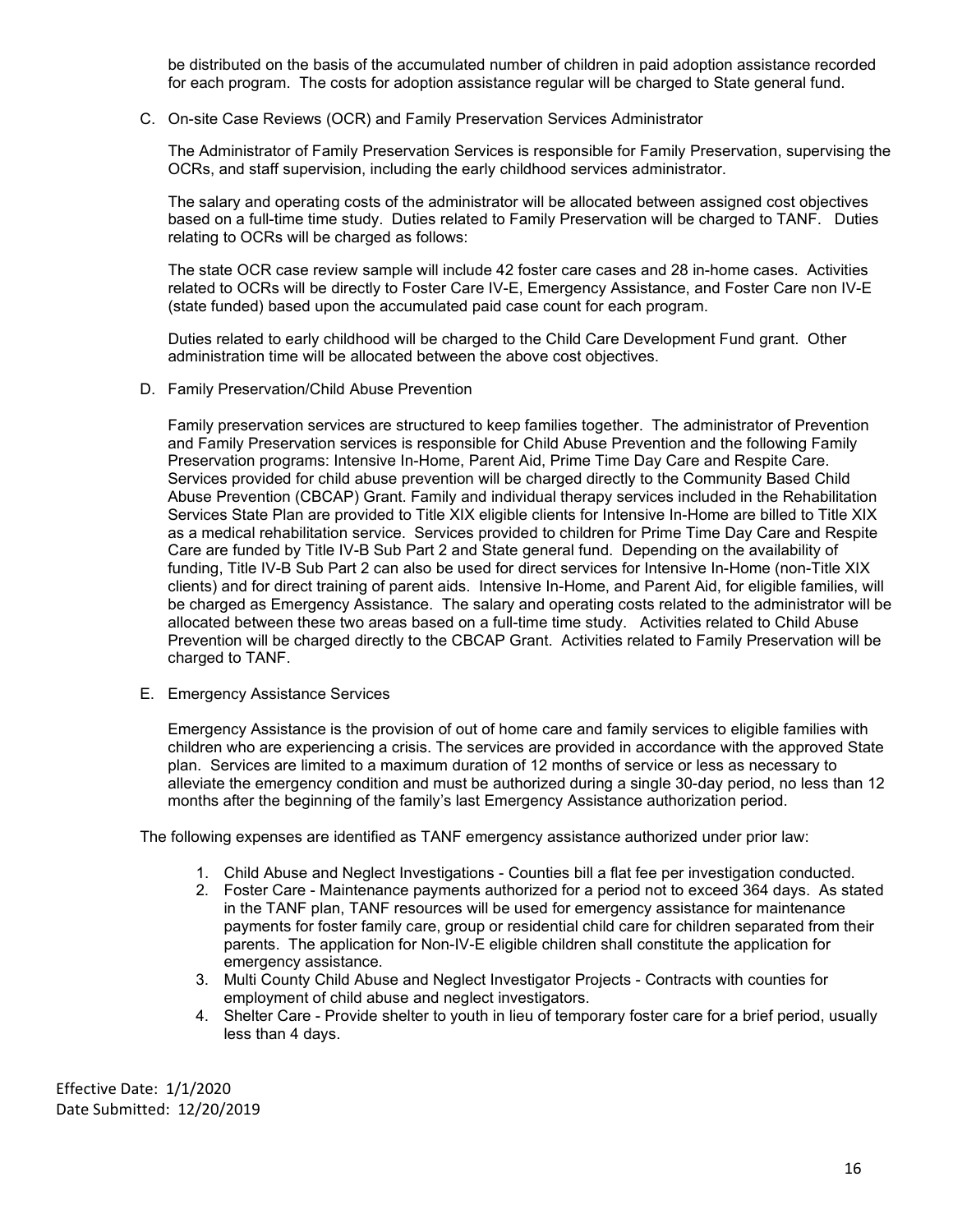- 5. Intensive In-Home Services Provides intensive counseling through In-Home Family service models to families who have a child in out of home placement or at risk of having a child placed out of home. Intensive-In-Home services are provided by regional human service centers and also purchased from private providers. Eligibility determination is completed by the CZBs. The county sends a copy of the application form (attachment 27) to the human service center or private provider. The providers maintain a copy of the application and submit a bill for services to the central office. Payments for services provided to families that are eligible for the TANF emergency assistance are direct charged.
- 6. Parent Aid The county human service zone boards provide parent aid services. Parent aid services are provided to families who have children determined to be at risk of abuse or neglect. The parent aid is a tool to encourage, teach, and assist parents to enable them to develop independence and self-reliance. The worker performing activities in support of parent aide services will record time on the county RMTS as indicated in attachment 1.
- 7. In Home Case Management The human service zone boards provide wrap around case management. Wrap around case management provides for a comprehensive systems-oriented assessment of family risks and service needs. It requires the active involvement of the family in completing the assessment and engages them in the treatment planning. The services are provided by full time social workers and part time In-Home Specialists. The worker performing activities in support of wrap around services will record time on the county RMTS as indicated in attachment 1.
- F. Child Protection Services

Child protection services provide for the protection & treatment of an abused or neglected child. The Administrator of Child Protection Services also supervises the criminal background check unit. The salary and operating costs related to the administrator will be allocated based upon a full-time time study. The salary and operating costs of the Deputy Administrator of Child Protection Services is charged to state funds.

The functions of the criminal background check position include processing information for BCI/FBI, reporting out BCI/FBI background checks and gathering information from appropriate law enforcement agencies for BCI/FBI hits. The administrative cost for background checks is allocated to a foster care cost objective, adoptions cost objective and to a private/child care objective based on the number of transactions for each program, from the user fee bill, which includes instate and out of state background checks, for civil fingerprint transactions processed by the Federal Bureau of Investigation. The foster care cost objective is distributed to Title IV-E Foster Care Administration, Foster Care Emergency Assistance and Foster Care Regular based on accumulated paid case count for each program. The adoptions cost objective will be distributed to Title IV-E Adoption Assistance and Adoption Assistance Regular based on the accumulated number on accumulated paid case count for each program. The allocation for the private/child care objective is direct charged state funds.

G. Early Childhood Services

Early Childhood Services primary function is oversight and support for child care licensing. Early Childhood Services are designed to increase the availability, affordability and quality of child care. The direct and allocated costs of the Administrator of Early Childhood Services are identified as administrative costs chargeable to the Child Care and Development Fund. The Department monitors expenditures to ensure the federal quality spending requirement is met and the 5% administrative cost limit is not exceeded. If administrative costs would exceed the limit, the excess costs would be charged to nonfederal.

H. Collaboration With Other State Agencies

Department of Corrections & Rehab/Division of Juvenile Services

The Department of Corrections/Juvenile Services Division provides child welfare case management activities that are allowable IV-E administrative expenses based on a cooperative agreement with the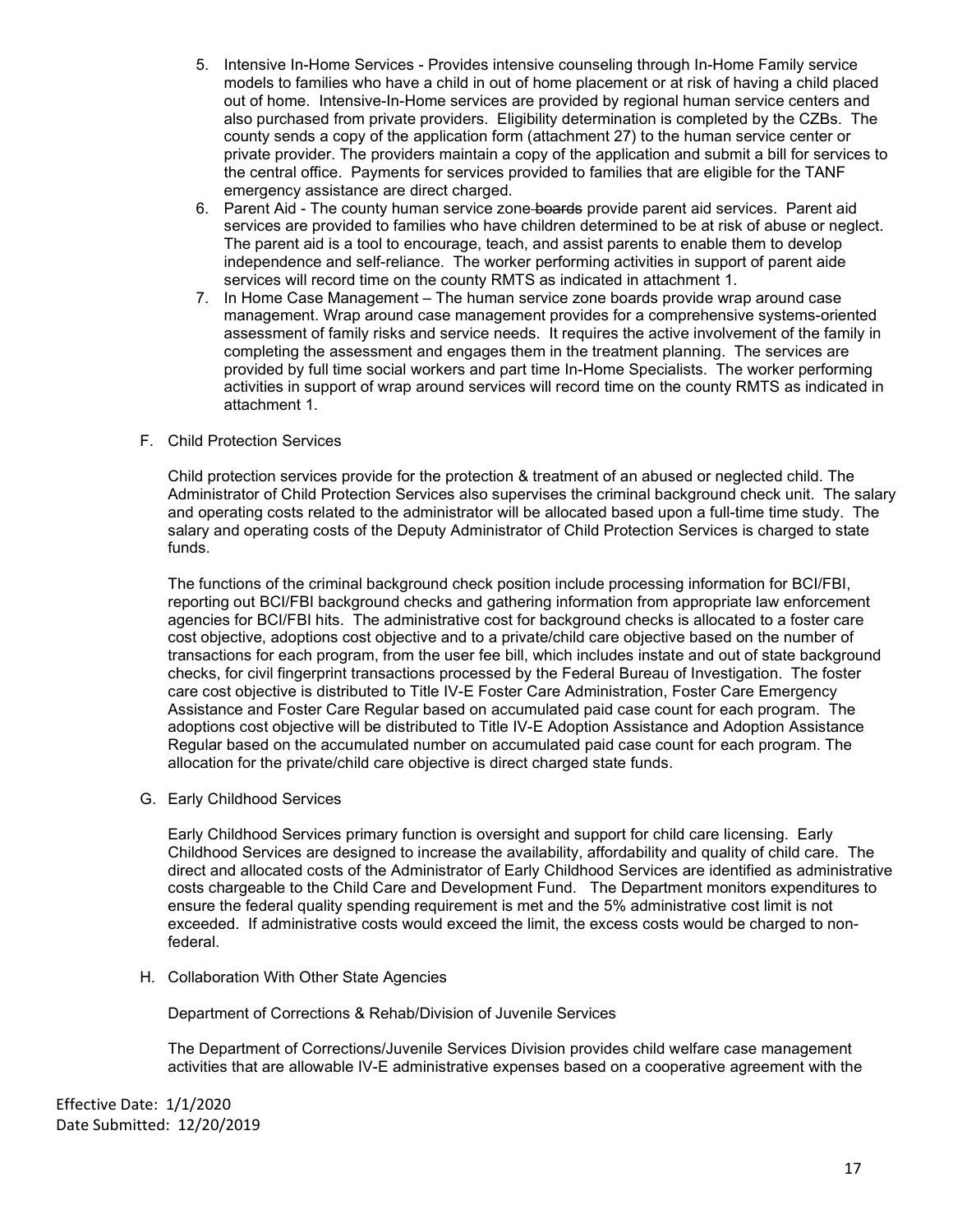Department of Human Services (attachment 28). The Division of Juvenile Services will bill the Department of Human Services on a cost per unit of service (unit equals 15 minutes).

The annual rate computation will be completed by the Division of Juvenile Services at the end of each state fiscal year. The rate is then used to bill for services provided in the next fiscal year. For purposes of rate calculation, the allowable direct and indirect case management expenses are accumulated in a cost pool. The total cost of the Division of Juvenile Services for administration and community service programs are direct charged to the cost pool Expenses related to special programs and projects are deducted to arrive at the net total direct costs chargeable to the pool.

Indirect costs chargeable to the cost pool include the Director of the Department of Corrections and supporting administrative staff and statewide indirect costs. A percentage of the indirect costs are allocated to the cost pool based on FTE's. The percentage is computed by dividing the number of FTE's for the Division of Juvenile Services by the total FTE's of the Department of Corrections.

The rate is computed by dividing the yearly cost pool total by the total net annual hours worked. The annual hours worked per year are calculated on the basis of 173.33 average hours per month for Division of Juvenile Services direct staff (case managers). The net annual hours worked is the accumulated total of case manager hours paid less the hours for sick and annual leave, coffee breaks and any paid lunch break. The Division of Juvenile Services will bill the Department of Human Services for allowable services provided to foster care candidates for community pre placement activities and foster care eligibility determinations. The cost will be computed by multiplying the total units of service provided for each activity by the unit rate. The cost for community pre-placement is allocated to Title IV-E foster care administration and foster care regular on the basis of the accumulated number of children, in paid foster care placement, recorded for each program. The cost for foster care eligibility determination is direct charged to foster care administration.

Refer to Attachment 5 for Time Study instructions and examples of a DJS Case Manager's Monthly Activity Summary and Summary Worksheet of Total Billable IV-E Units and quarterly billing.

## <span id="page-17-0"></span>**Economic Assistance Division**

The Director and Assistant Director of Economic Assistance Policy Division are responsible to provide direction and supervision of program policy for Temporary Assistance for Needy Families (TANF), SNAP, Low Income Home Energy Assistance (LIHEAP), Child Care Assistance, Basic Care and Medicaid Eligibility. Refer to organizational charts (Attachment 6) for structure of units that are part of Economic Assistance.

The accumulated costs of the Director, Assistant Director and support staff are distributed on the basis of the accumulated FTEs of the division.

The following units are part of Economic Assistance Policy:

a. Public Assistance Policy

TANF provides cash assistance to low-income individuals with needy children. Actual benefits are provided through an electronic payment card (EPC). The direct and allocated costs are direct charged to TANF.

SNAP provides benefits intended to supplement the food purchasing power of low-income households through the SNAP. Actual benefits are provided through an electronic benefit card. The direct and allocated costs are direct charged to the USDA, FNS.

LIHEAP provides benefits to supplement the fuel purchasing power of low-income households. The direct and allocated cost of the Administrator and support staff are charged to the Low-Income Housing Energy Assistance Program.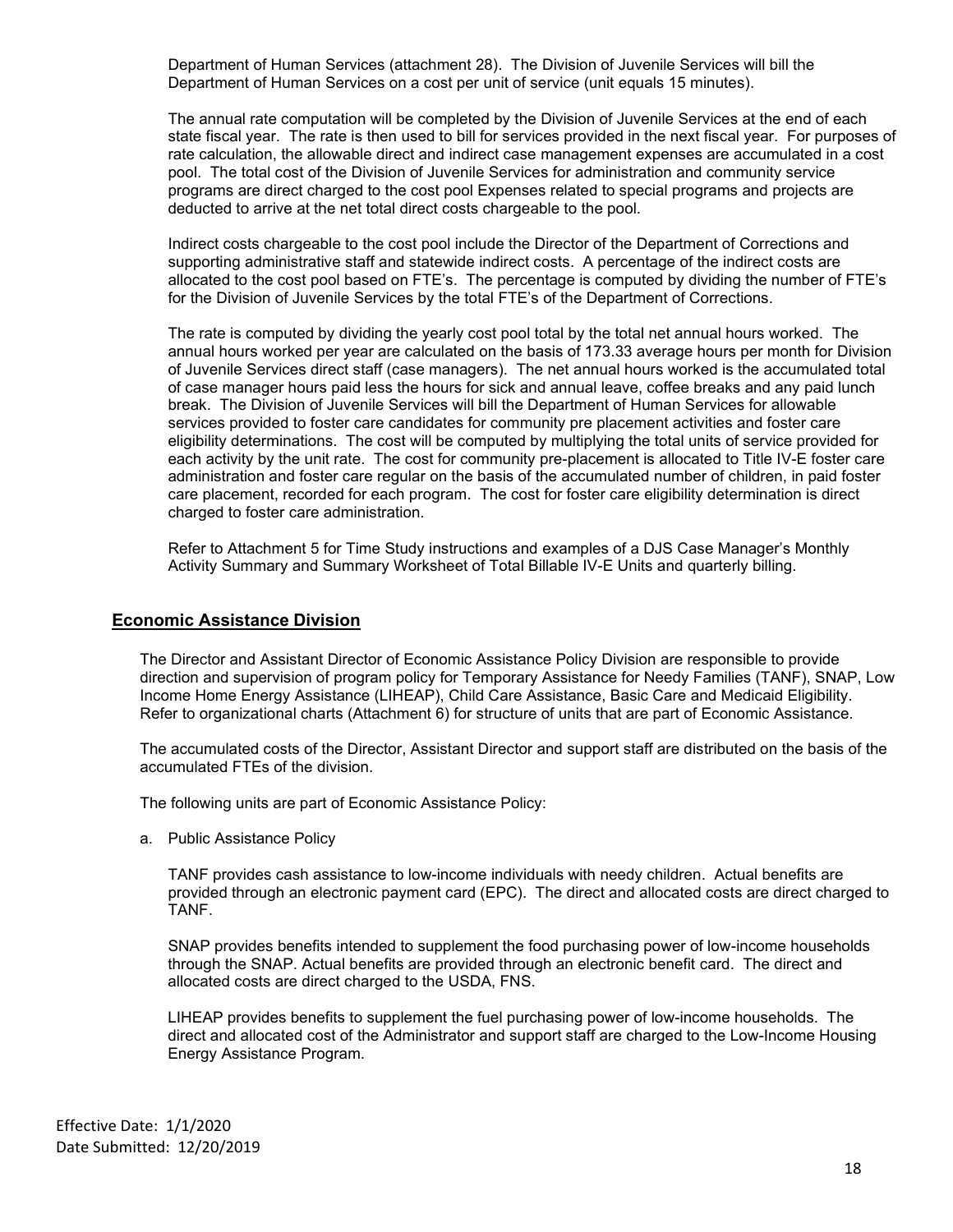Child Care Assistance assists low-income families with the cost of child care while they work or attend school or training. The direct and allocated costs are charged to Child Care.

The salaries and benefits of staff that are assigned to more than one program are allocated based on a full-time time study.

The direct and allocated costs for the Public Assistance Director are allocated based on the accumulated FTE's of staff supervised.

B. Medicaid Eligibility Policy

The direct and allocated costs for the Administrator of Medicaid Eligibility Policy and staff will be claimed as other Medicaid administration.

The direct and allocated costs for the Basic Care Administrator will be direct charged to basic care.

C. Program and System Support & Development

Program and System Support and Development staff are responsible to assist in the development, maintenance, testing and enhancements of the Self-Service Portal and Consolidated Eligibility System (SPACES), Technical Eligibility Computer Systems (TECS) and VISION systems to assure systems are determining eligibility in accordance with EA policies. This unit also provides support along with both policy and system training to eligibility workers throughout the state. The direct and allocated costs for the Program and System Support unit will be charged to TANF, Medical Administration, CHIP Administration, SNAP, Child Care, LIHEAP, and Basic Care based on the accumulated time of eligibility workers as determined by the random moment time study for the 47 CSSB HSZB workers. See Attachment 10 for an explanation of the RMTS code and the distribution of time to programs used in the allocation process.

#### D. Maintenance and Review

The Quality Assurance Unit reviews county casefiles to determine accuracy of eligibility determinations for TANF and LIHEAP. The direct and allocated costs for Quality Assurance Reviewers will be charged to TANF, LIEAP, and SNAP. The direct and allocated costs for staff that work on more than one program will be allocated based on a full-time time study.

The Quality Control provides data to the SNAP and Medicaid (including CHIP) programs on the accuracy with which the local agency is applying state eligibility and program requirements. The direct and allocated costs for the regional Quality Control Reviewers will be allocated based on a full-time time study.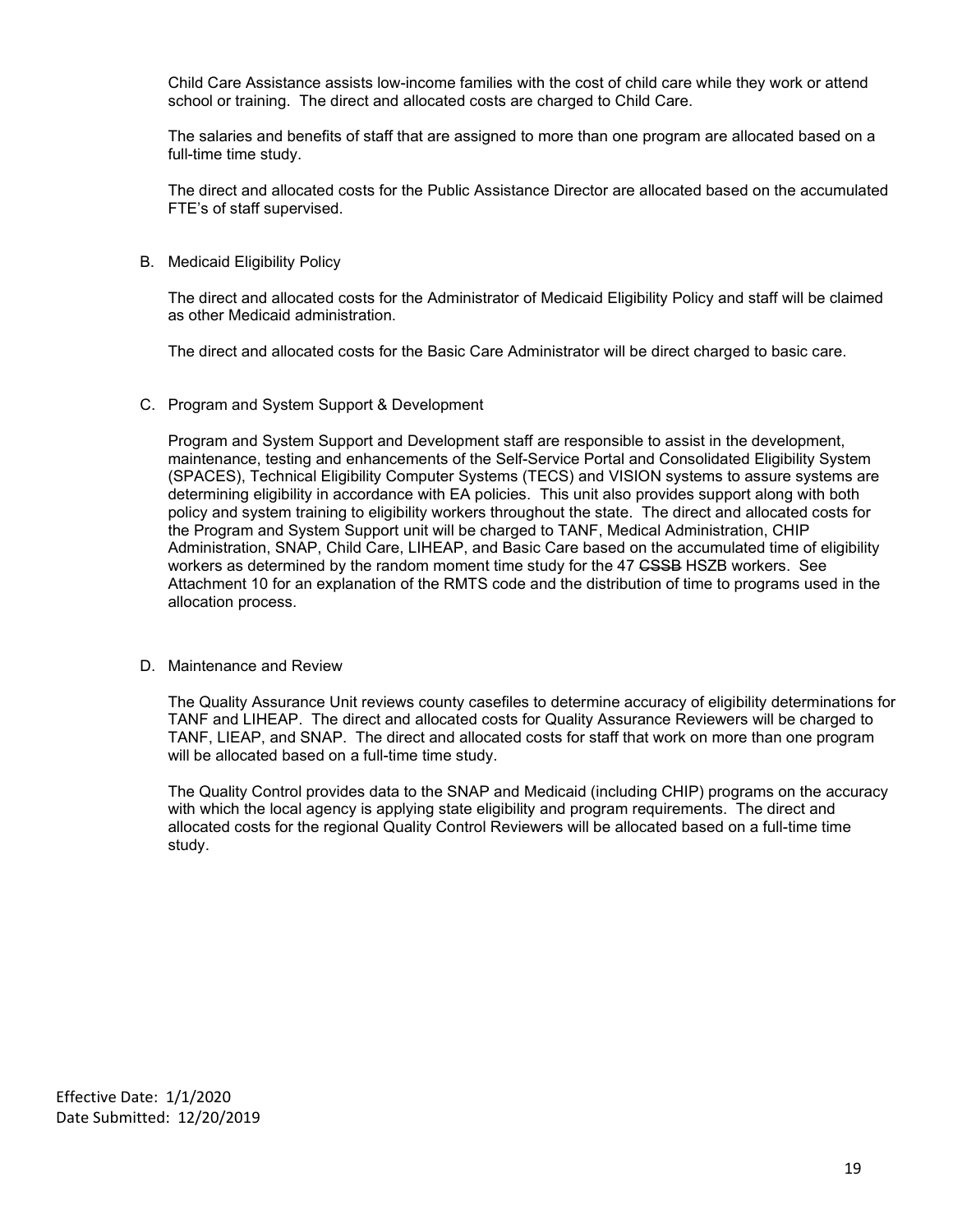The direct and allocated costs for the state supervisor of Quality Assurance/Quality Control will be allocated based on the accumulated FTE's of the two units supervised.

The economic assistance eligibility determination systems include: Technical Eligibility Computer System (TECS), Vision, Online Application System (OASYS), Self-Service Portal and Consolidated Eligibility System (SPACES), and any tools related to eligibility determination. The accumulated direct and overhead costs of the systems are allocated based on the accumulated time of eligibility workers for those programs as determined by the random moment time study for the income maintenance workers for the 47 CZB workers.

The Systematic Alien Verification for Entitlements Program (SAVE) is utilized to verify a benefit applicant's immigration status or naturalized derived citizenship for federal, state and local benefit-granting agencies. The accumulated direct and overhead costs of SAVE are allocated to programs based on the accumulated time of eligibility workers for those programs as determined by the random moment time study for the income maintenance workers for the 47 CZB workers. The SAVE expenses allocated to the Medicaid program are for citizenship verification that is within the state's eligibility system and are 100% federally funded.

<span id="page-19-0"></span>The following units report to the Executive Director:

## **Medical Services**

The North Dakota Department of Human Services refers to the division that administers the Medicaid program for recipients as the Medical Services Division. These services are funded with XIX, XXI, MFP and state funds. The administrative costs incurred by this division are referred to in the plan as either Medical or Medicaid Administration costs. The administrative expenditures, including the direct salaries, travel, and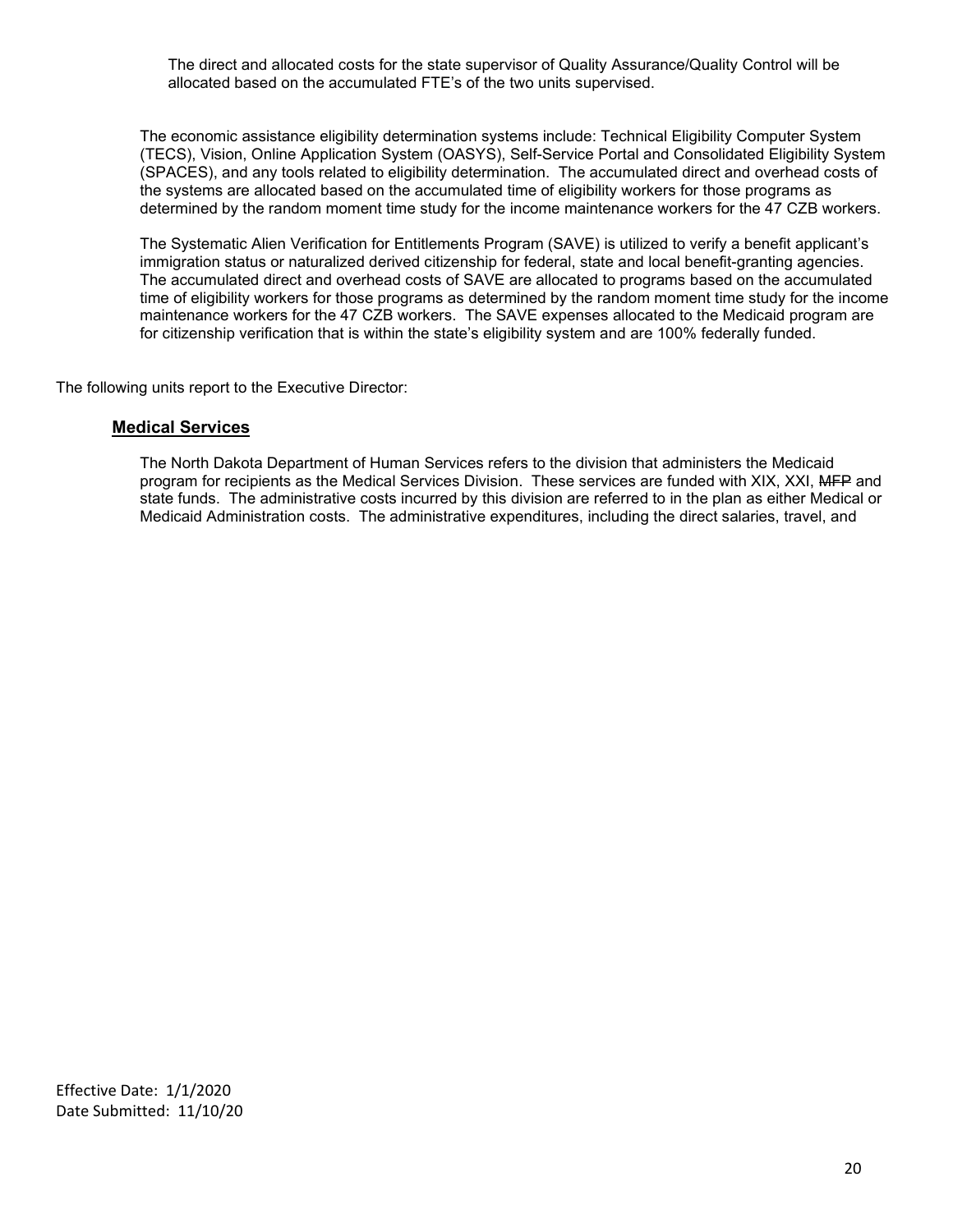training of the Skilled Medical Personnel are claimed at 50% FFP with the exception of the following two specific areas, the Healthy Steps Program is funded with XXI, county staff for their efforts in Healthy Steps eligibility determination are funded with XXI.

The Medical Services Division is responsible to administer the Medicaid program for services provided to eligible recipients. Direct services are not provided by the Department's staff, and their responsibilities include creating and administering policy for institutional reimbursement, admission and quality of care, and third-party collections. The division is headed by the Medical Services Director.

The accumulated costs for the Director, Deputy Directors, support staff, and Information Analytics units, will be based on the accumulated FTEs.

The following units operate directly under the Medical Services Director:

- 1. Utilization Review
	- a. The direct salaries, travel, and training expenses of the Utilization Review Administrator, Home Health/Out of State Administrator, Out of State Administrator, Out of State/Durable Medical Equipment Administrator, Durable Medical Equipment Administrator, Nursing Home Private Pay/Psychiatric Residential Treatment Facility/PASAR Administrator, Medicaid Pharmacy Administrator, and the Assistant Medicaid Pharmacy Administrator are charged to Medicaid. Time spent performing duties that require professional medical knowledge and skills as defined by 42 CFR 432.50(d)(1) are charged at the enhanced rate. Activities performed that do not meet the enhanced rate criteria are claimed as Medical administration. The physician, dentist, and optometrist only perform skilled medical professional duties and are charged to Medicaid administration and are claimed at 50% FFP.
	- b. Costs for the medical coding specialists will be charged to the MMIS operations cost pool and other Medicaid administration based upon full-time time studies.
	- c. Costs for the pharmacy technician will be claimed as other Medicaid administration.
- 2. Information Analytics/Rate Setting/Access Monitoring
	- a. Information Analytics staff in this area of the Division advise the Medical Services Director on various program and policy issues. To fulfill this function, staff assess the organizational, health care and other-related environments that influence Medicaid policy development, review and analyze and summarize CMS guidance, analyze and interpret various Medicaid data extracts and reports in relation to creation or modifications of policies and the impact on the program and perform in-depth data research needed to address or trouble shoot issues in order to present possible solutions/scenarios for resolution.

Staff are also responsible to evaluate analytic reports, ad hoc reporting, or data pulls performed by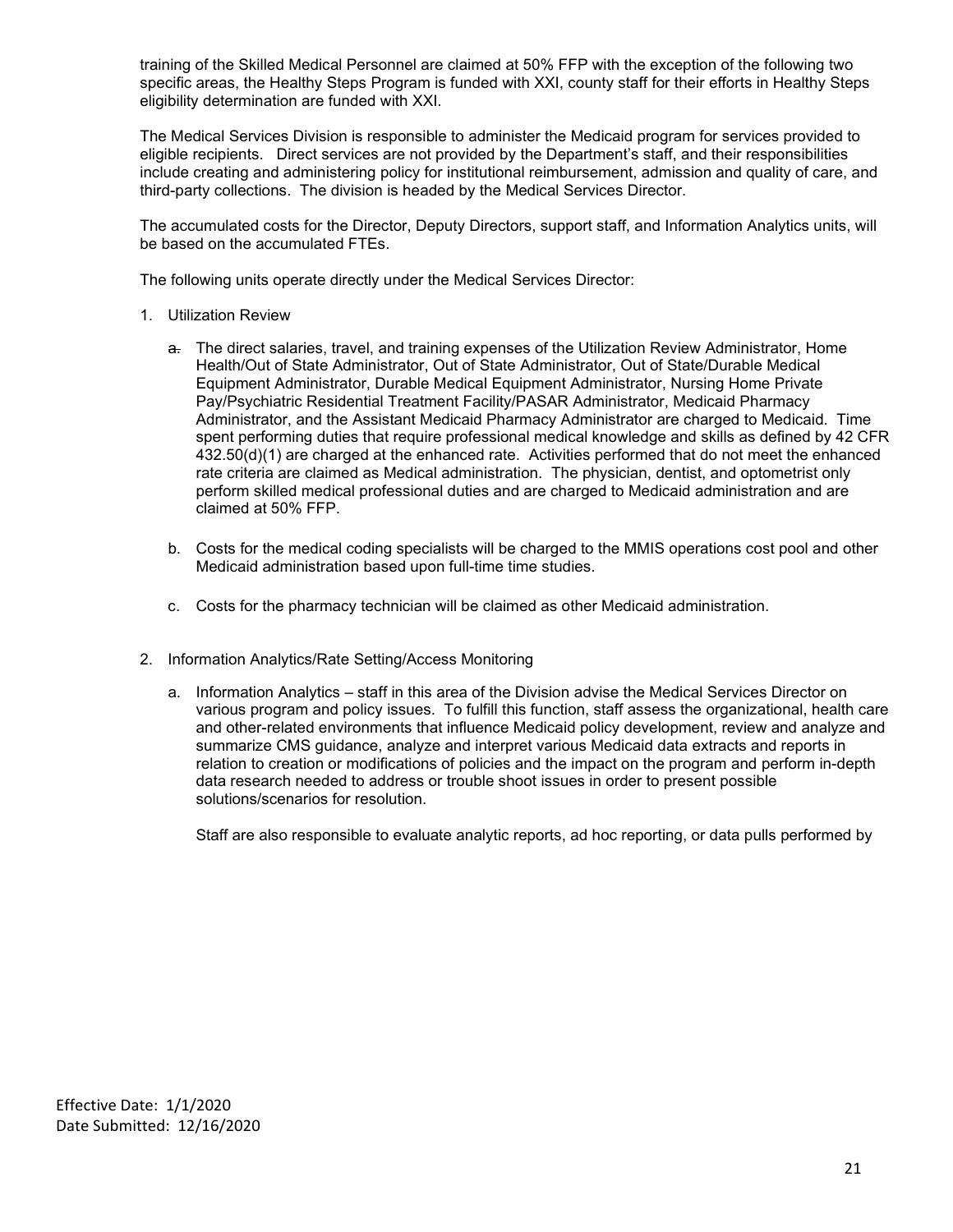staff for appropriateness and accuracy before distribution. Staff must also understand the various Medicaid reimbursement methodologies, enrollment trends, eligibility groups, providers, and policies in order to assess and recommend data requirements necessary to accurately formulate recommendations or resolutions and present outcomes and recommendations of analyses to the Medicaid Services Director.

- b. The direct and allocated costs for the Medicaid Rate Setting and support staff, who perform ratesetting and hospital settlement activities, will be claimed as other Medicaid administration.
- c. The direct and allocated costs for the Medicaid Tribal Project Lead, who supports Medicaid initiatives, primarily with IHS/Tribal 638 care coordination implementation, will be claimed as Medicaid administration.
- 3. Program Integrity
	- a. The accumulated direct and overhead costs for the Program Integrity Administrator are distributed on the basis of the accumulated FTEs of the individuals for the programs supervised.
	- b. Audit Coordinator for Providers

Costs for staff who audit Medicaid providers will be claimed as Medicaid Administration.

Costs for staff who audit home and community-based services programs will be charged to the home and community-based cost pool.

c. Provider Enrollment

The direct and allocated costs for Provider Enrollment enrolling Medicaid providers will be claimed as other Medicaid administration.

The direct and allocated costs for Provider Enrollment enrolling Home and Community based providers will be charged to the home and community-based cost pool.

d. Surveillance and Utilization Review

The job duties for the Administrator of S/URS-TPL-Provider Fraud, and a TPL analyst includes both MMIS activities and non-allowable MMIS activities for investigative functions relating to researching suspect TPL claims, filing of major medical claims with third party providers, and special studies. The salary costs will be allocated based upon individual timesheets. The Surveillance and Utilization Review Analysts whose duties relate 100% to enhanced funding for MMIS activities will be direct charged to the MMIS operations cost pool. Any allocated costs will be claimed as other Medicaid administration.

4. Children's Services

The direct and allocated costs of the Administrator of Children's Services will be allocated to other Medicaid administration, the Children's Health Insurance Program, and state funds based on a full-time time study.

a. Health Tracks -

Health Tracks provides preventive health care to Medicaid eligible youth up to age 21. The direct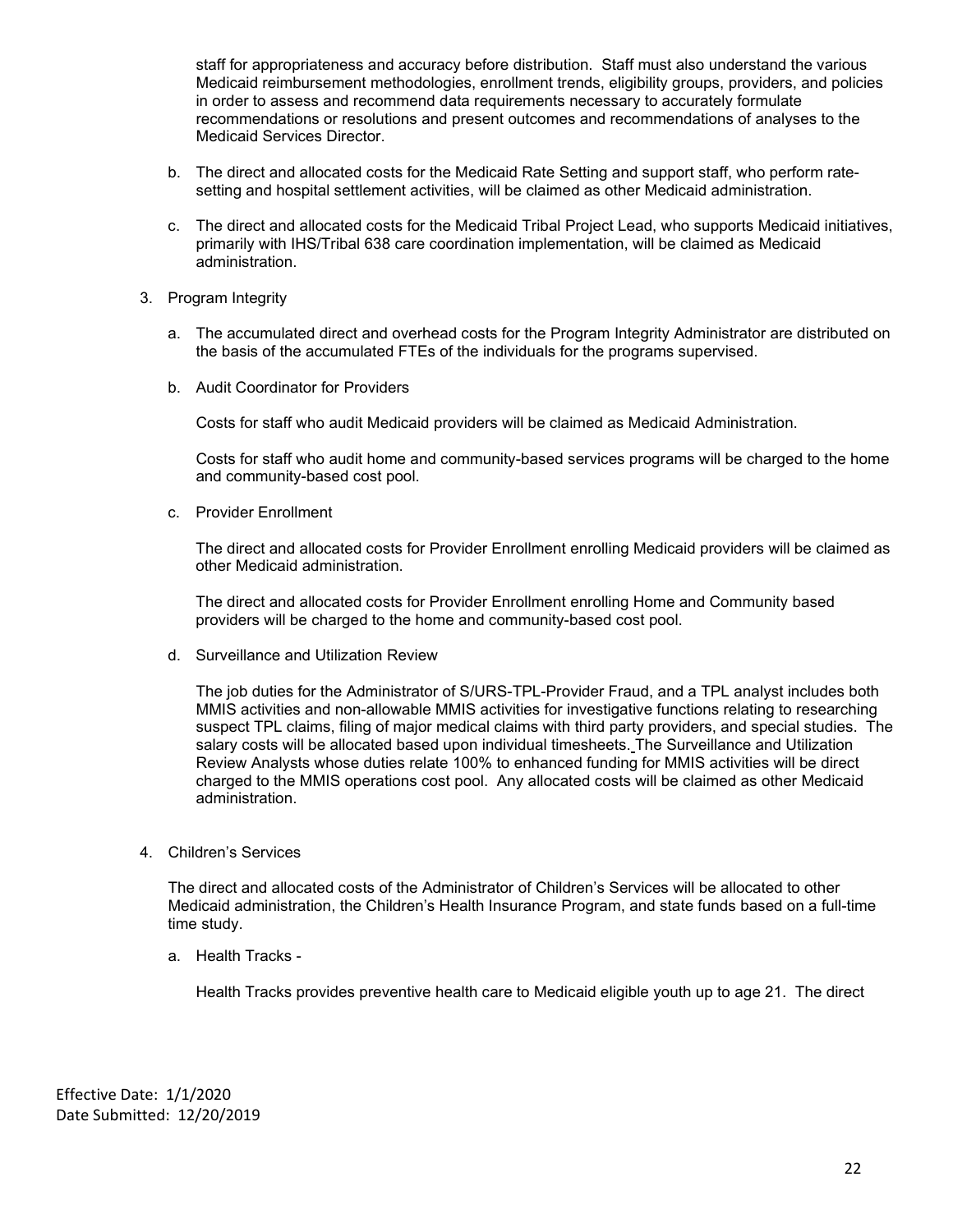expenses of the Health Tracks Regional Coordinators and any allocated expenses will be claimed as other Medicaid administration.

b. CHIP

CHIP is the children's health insurance program that offers affordable, comprehensive health coverage for children 18 years of age and younger. The direct and allocated expenses are charged to Title XXI, Children's Health Insurance Program.

c. Children's Hospice Waiver

The Children's Hospice Waiver supports families so they can care for their children in their homes as long as possible avoiding lengthy hospital stays and delaying or avoiding institutional care. The program also allows families to access treatments that focus on curative and comfort care for their child. The costs will be claimed as other Medicaid administration.

d. Children's Medically Fragile Waiver

Children's Medically Fragile Waiver assists families in keeping their child home instead of having to place them in a nursing home or hospital to receive needed care. This waiver is "parent- driven" meaning the parent determines what their family can or cannot do, and the parent identifies what it will take for the family to be able to keep their child at home. The costs will be claimed as other Medicaid administration.

e. Autism Services

Autism Services is responsible for establishing programs to provide services for individuals that have an autism spectrum disorder, including administering the autism waiver and autism voucher program. Autism services is also responsible for managing a statewide autism spectrum disorder training program, including training of medical and behavior health providers, education staff, childcare providers and parents. The direct and allocated costs will be charged to Medicaid Title XIX and Title XXI as well as general funds. The direct and overhead costs of the autism administrator and support staff are allocated based on a full-time time study.

The autism waiver serves families and qualifying children with Autism Spectrum Disorder by promoting maximum child development and preventing out-of-home placements. Services include evidence-based and promising practices, case management services, technology and technologybased support, in-home support, equipment and supplies, home monitoring, respite care, residential supports and services and behavioral consultation.

The autism voucher program helps families that are not receiving services through a Medicaid waiver, pay for assistive technology, training, and other approved support services that enhance the quality of life of children with Autism Spectrum disorders. Costs associated with the autism voucher program are directly charged to state funds.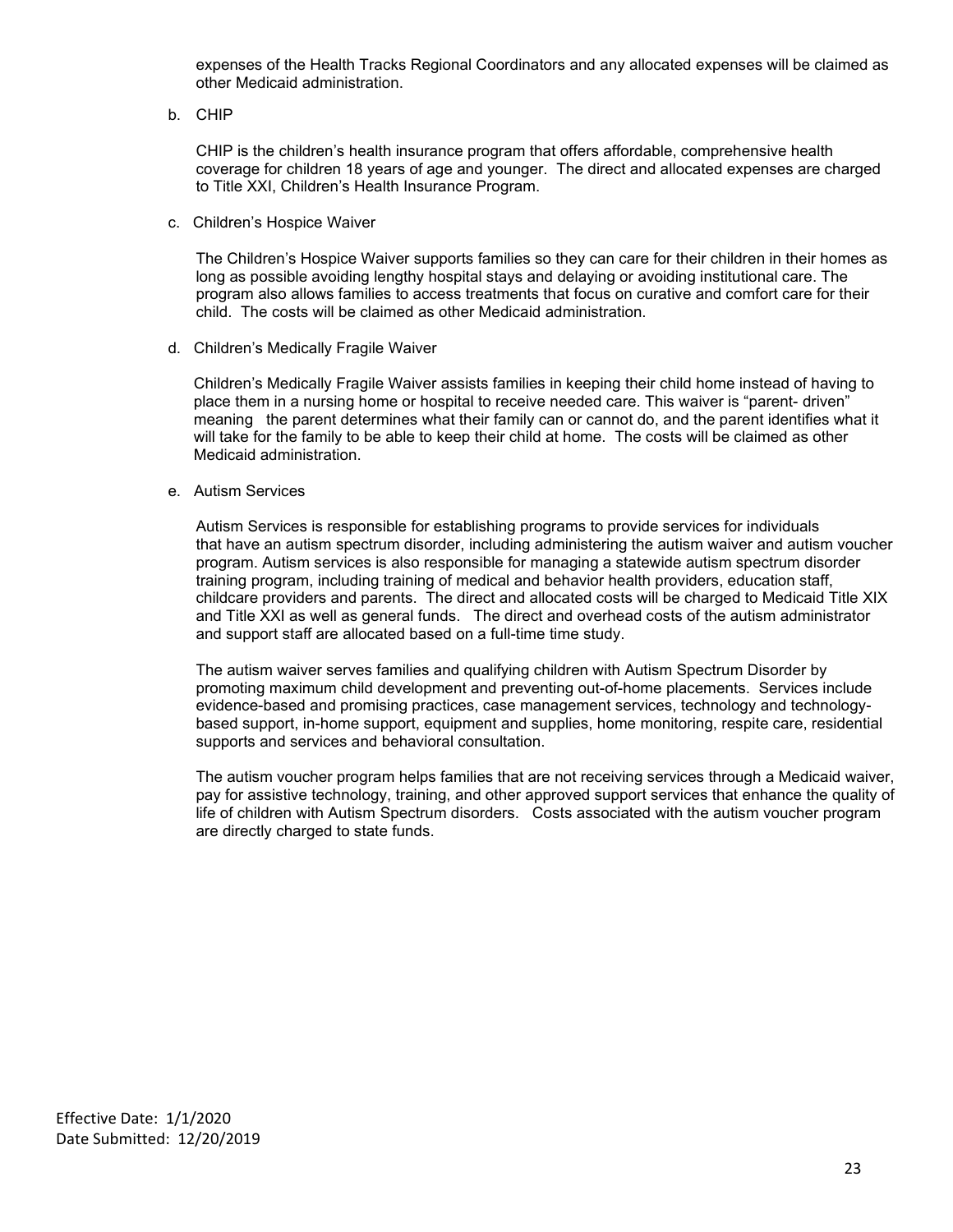#### 5. Primary Care Provider and PACE

The salary and operating costs related to the Primary Care Provider and PACE Administrator will be claimed as other Medicaid administration.

6. Medicaid Expansion and Disease Management

The salary and operating costs related to the Medicaid Expansion and Disease Management Administrator will be allocated between these two areas based on a full-time time study.

a. Medicaid Expansion – Waiver #ND 04000-02

#### Administration

The salary and operating costs of the Medicaid Expansion/Health Management Administrator will allocated based on a full-time time study to Medicaid Expansion.

Prior to the implementation of North Dakota Health Enterprise MMIS, the ND Medicaid Expansion managed care activities were not able to be incorporated into the system, thus no administrative costs have been associated with MMIS. Once the State has included the ND Medicaid Expansion managed care population in ND Health Enterprise MMIS, North Dakota will be using the cost allocation used for the ND Health Enterprise MMIS to allocate costs to the ND Medicaid Expansion waiver administrative costs.

The Department has the Medicaid Expansion program under contract with a vendor. All administrative contracts are reimbursed 50% Federal and 50% State, except the External Quality Review contract which received CMS approval to be reimbursed at 75%. The External Quality Review contract is 100% eligible for 75% FFP. The EQR contract for period 7/1/15 – 6/30/17 was approved by CMS on 7/17/17 and the contract period from 7/1/17-6/30/19 was approved by CMS on 9/15/17. The EQR contract for period 7/1/19-6/30/21 was approved by CMS on 1/22/20.

7. Data Processing

Data Entry staff are responsible to initiate batch processing, distribute reports and plan and distribute batch calendars. Direct and overhead costs of the Data Entry unit will be allocated based on the accumulated count of the number of documents scanned or keyed for each document type.

8. MMIS Claims Processing

The expenditures related to the MMIS Health Enterprise system that are allocated to programs, through the MMIS cost pool, include costs billed by the State Information Technology Department and vendor payments (Conduent and Truven Health Analytics) to maintain and support the system as well as the data warehouse charges. It does not include costs for design, development and implementation. On June 3, 2019 the Department received notification of approval of 75 percent FFP for costs associated with the operation of the HE MMIS retroactive to the implementation on October 5, 2015. Design, development, and implementation costs are allocated based on an approved APD and receive a 90% Medicaid federal participation rate.

Other Federal programs that use MMIS to process claims include Money Follows the person, Infant Development Part C, Refugee Assistance and CHIP as well as State programs.

Direct and overhead costs of the Claims Processing unit and MMIS call center will be allocated through the MMIS cost pool. Claim processing staff are responsible to process all MMIS claims. The call center fields calls from providers and provides customer service for the MMIS system.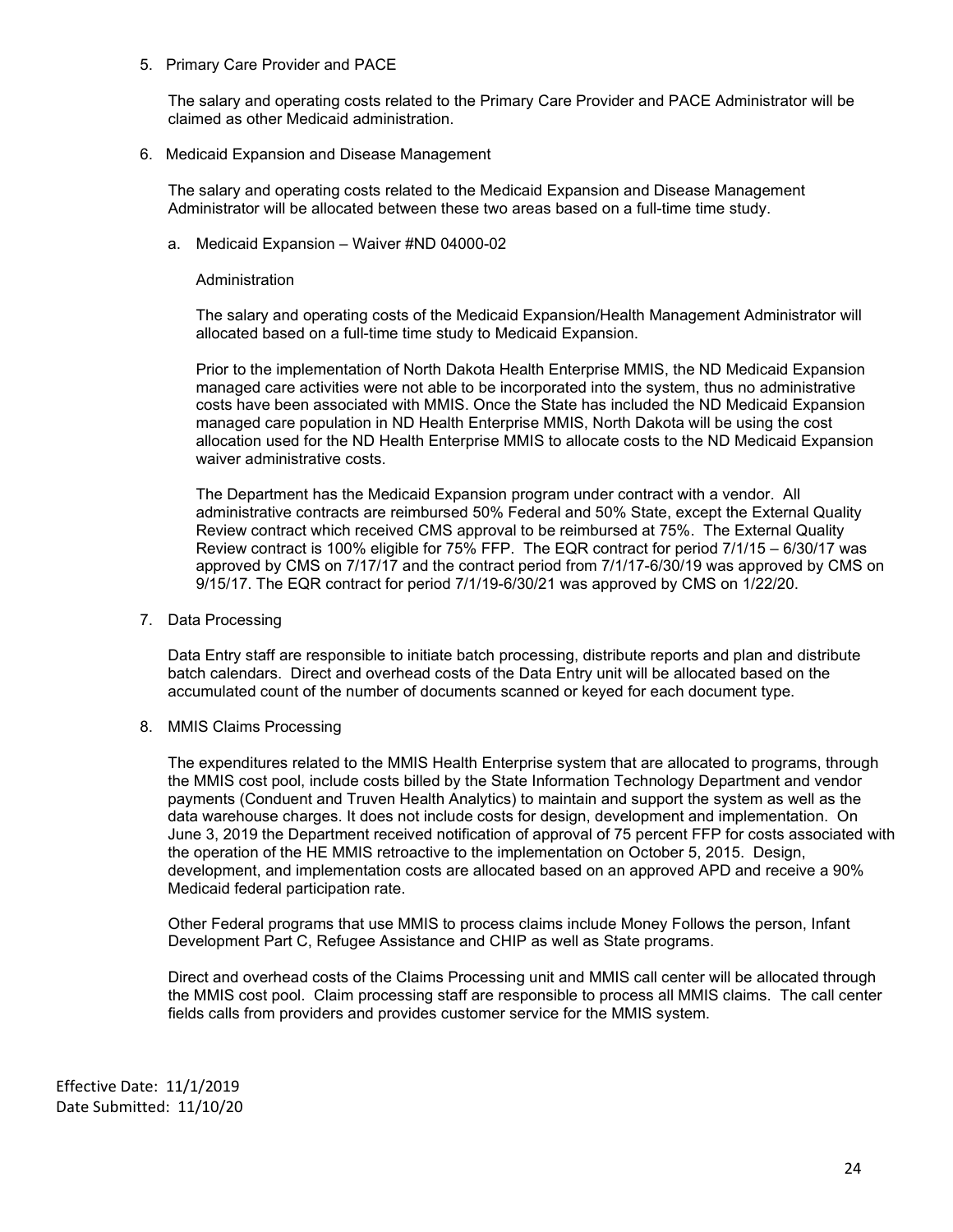#### Collaboration with Other State Agencies

- 1. The NDQuits is a statewide tobacco cessation program operated by the North Dakota Department of Health (NDDOH) and serves both the Medicaid and non-Medicaid populations. NDQuits is provided through telephone and the internet. The NDDOH contracts with independent vendors to enroll individuals into the program. Upon intake to the program, callers are asked their insurance status and name of insurance, including government programs. Monthly utilization data is compiled by in the independent contractors from the intake surveys. The NDDOH will continue compiling the client data from the independent contractors to arrive at a Medicaid allocation factor to apply to the NDQuits expenditures. NDDOH will submit NDQuits expenditures to the North Dakota Department of Human Services (NDDHS) on a quarterly basis using the current quarter's allocation factor. The expenditures submitted will include the contract costs incurred by the vendors who operate the tobacco cessation quit line. The costs submitted will not include tobacco cessation medication. NDDHS will request the federal share of these administrative expenditures to the Centers for Medicare and Medicaid Services for reimbursement. NDDHS has entered into an interagency agreement with NDDOH. See Attachment 39.
- 2. The North Dakota Department of Corrections and Rehabilitation (DOCR), through its Division of Juvenile Services provides targeted case management for delinquent and unruly youth in custody of the DOCR. NDDHS has entered into an interagency agreement with the DOCR to define responsibilities of both parties in relation to targeted case management services provided to Medicaid eligible delinquent and unruly youth, see Attachment 43.
- 3. The North Dakota Protection and Advocacy (P&A) agency provides investigative and protective services to individuals with intellectual or developmental disabilities. NDDHS has entered into an interagency agreement with P&A. See attachment 45.
- 4. The NDDOH provides training, competency evaluation, and registry of nurse aides, home health aides, and medication assistants. NDDHS has entered into an interagency agreement with NDDOH. See Attachment 46.
- 5. NDDHS has entered into an interagency agreement with NDDOH for Medicaid Survey and Certification. See Attachment 19.

## <span id="page-24-0"></span>**Behavioral Health Division**

The accumulated direct and overhead costs for the Director of the Behavioral Health Division and the Administrative Assistant of the Division are distributed on the basis of the accumulated FTEs of the individuals for the programs supervised.

The Mental Health staff are responsible for the development of community programs and services for the mentally ill. The direct and allocated costs will be charged to the mental health block grant, other federal grants and to state funds, depending on the availability of federal block grant funds and duties assigned.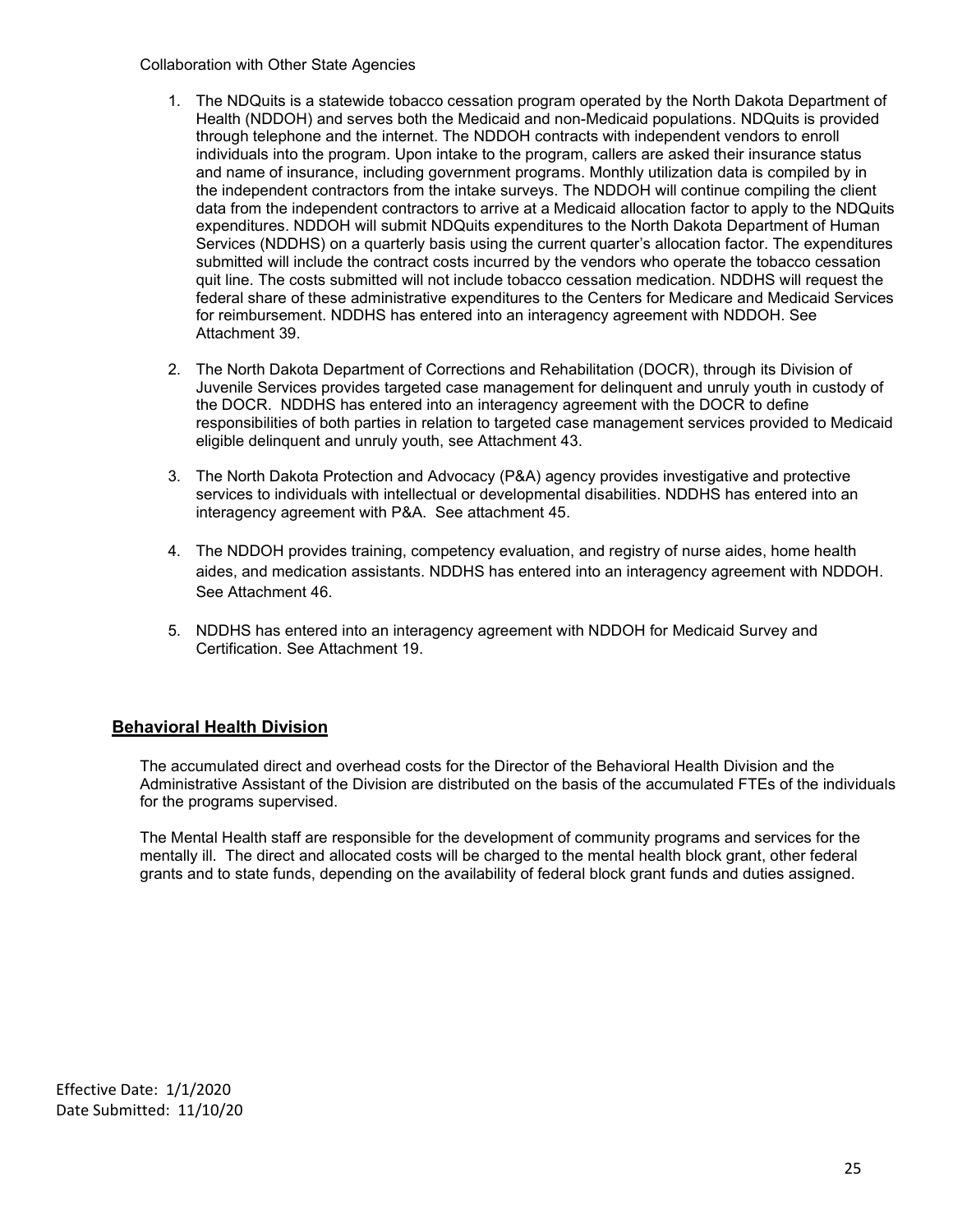Salary and operating costs of substance abuse staff who are responsible for the development of community programs and services for the identification, treatment and prevention of alcohol and drug abuse and the certification of addiction counselors will be charged to the Substance Abuse Prevention and Treatment (SAPT) block grant, other federal funds and state funds, depending on the availability of federal block grant funds and duties assigned. Salary and operating costs of Substance Abuse staff who are responsible for coordinating treatment services for individuals on probation or parole to lessen the likelihood of reoffending will be direct charged to special funds.

Contractual expenditures for mental health or substance abuse will be direct charged to specific portions of each grant (i.e. substance abuse treatment, substance abuse prevention) based on the designated purpose of the contract.

The following units operate under the Executive Director and report to the Deputy Director:

# <span id="page-25-0"></span>**Child Support Division**

The Child Support Division is responsible to receipt and distribute all child support collections, locate absent parents, establish paternity, and enforce all IV-D court orders. The program is state supervised and state administered. The Child Support office is organized according to the following functions: operations, policy, regional child support, customer service**/**state disbursement unit, FACSES system and support staff. Child support services are provided throughout the state by eight regional units. Judicial services are purchased from the North Dakota Supreme Court, through the county and state clerks of court and from State's Attorneys. Unallowable costs described in 45 CFR 304.23 and 304.21 will not be allocated to or claimed by the child support program. All allocation of non IV-D cost pools using a case count will be allocated on the basis of the total active non IV-D caseload (those with a court order) accumulated each month for the allocation period. Any work performed in this division related to Medicaid activities is not charged to Title XIX.

The accumulated costs for the Administrator of Child Support and support staff are distributed among the operations, policy, customer services/state disbursement unit, regional units, and FACSES functions based on the accumulated FTEs of the staff assigned to each function.

The direct and allocated costs for the operations, policy, and regional child support functions will be direct charged to the Child Support Program.

The direct and allocated costs for customer service/state disbursement unit will be allocated based on an accumulated case count of IV-D, and Non-IV-D cases established or modified after 10-1-98 and other non IV-D cases. The costs for other non IV-D not eligible for federal match will be funded with State funds.

FACSES staff that provide maintenance and support for the FACSES system and EDP costs for operations and support activities for the FACSES system will be allocated, for reporting purposes, between IV-D and non IV-D claimable based on the case count**.**

Services provided by the clerks of court for IV-D child support activities will be obtained through a cooperative agreement with the North Dakota Supreme Court and select counties. The agreements are made in accordance with regulations addressed in CFR 45 304.21. The salaries and fringe benefits will be allocated between IV-D, allowable non IV-D activities, and all other clerk of court activities based on a time study of one month per quarter (Attachment 17). The Supreme Court and select counties will bill the State Child Support Office for the IV-D and allowable non IV-D costs. When coding each individual day's time a case identifier, for IV-D and non IV-D cases, or the designation program administration (PA) must be recorded for each increment of time. Program administration includes any activities performed by a worker that are not related to a specific case.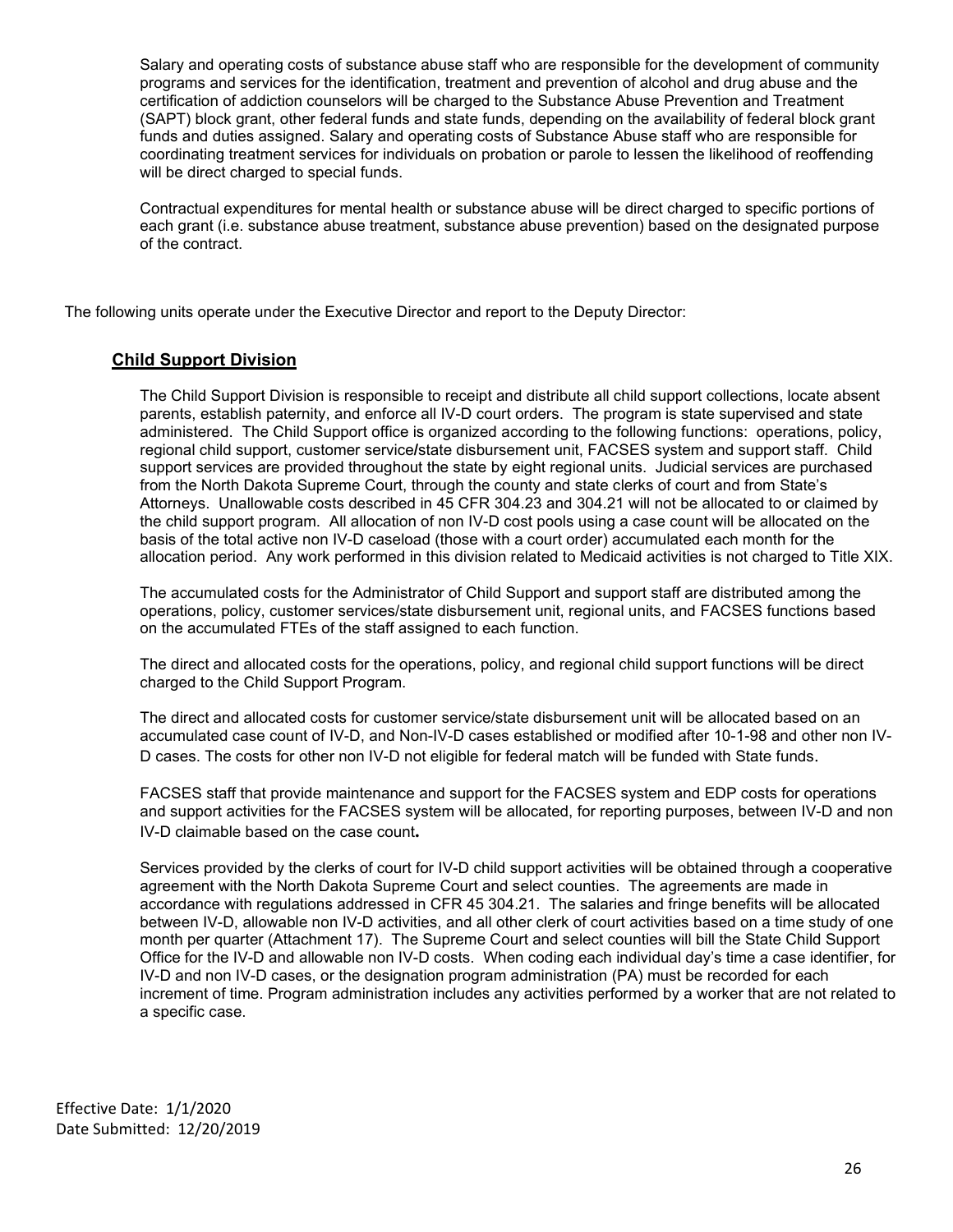EDP costs, for clerks of court, for CPU time to access the child support system will be allocated between IV-D and non IV-D based on an accumulated case count of IV-D, non IV-D cases established or modified after 10- 1-98 and other non IV-D cases. The cost for IV-D, non IV-D established or modified after 10-1-98 will be claimed for federal child support reimbursement. Other non IV-D costs that are not eligible for federal match will be funded with state funds.

Child support cases may require the services of a court appointed referee to adjudicate the case. The case may require a court hearing or adjudication may be reached prior to an actual court hearing. The types of cases where services of a referee are required include, hearing to establish child support, order to show cause, income withholding, and paternity. The child support program reimburses the North Dakota Supreme Court for referee and support staff time. The referee and support staff will complete a time study to record time spent on IV-D cases for prehearing review, hearing time and post hearing time. The salary and fringe benefits will be allocated between IV-D and all other non-child support time based on a time study of one month per quarter (attachment 17).

The North Dakota Supreme Court employs a child support coordinator who has responsibility to implement child support policies and federal requirements as addressed by the Department of Human Services Child Support Enforcement Office. Direct services are provided through the clerks of court and court appointed referees as indicated above. Per 2 CFR 200.417 a standard indirect cost allowance equal to 10% of the cost billed by the Supreme Court for salaries of clerks of court and court appointed referees for IV-D cases will be claimed as a IV-D child support expense.

State's Attorneys bill for actual time, spent on cases at an hourly rate of service, and for the other direct costs, such as travel and printing on the IV-D Child Support Enforcement Activities Report (Form 341), Attachment 18. The State office reimburses the state's attorneys and charges the cost to the child support program.

Child Support staff providing non IV-D income withholding services will be funded with State funds.

- A. Collaboration With Other State Agencies
- 1. North Dakota Supreme Court

An interagency agreement was entered into with the North Dakota Supreme Court for the purpose of implementing Title IV-D and to provide the most effective and efficient operation of a statewide IV-D program with as little duplication of service among agencies as possible. See Attachment 41.

2. North Dakota Department of Emergency Services and Homeland Security Division of State Radio

An interagency agreement was entered into with the North Dakota Department of Emergency Services and the Homeland Security Division of the Telecommunications System for the purpose of accessing the National Law Enforcement Telecommunications System. See Attachment 31.

## <span id="page-26-0"></span>**Disability Determination Services Division**

The Director is responsible for the overall planning, organizing and coordination of activity associated with providing eligibility decisions. The direct and allocated costs of the Disability Determination Services are charged direct to Titles II and XVI of the Social Security Act as amended.

## <span id="page-26-1"></span>**Developmental Disabilities Council**

The developmental disabilities coordinator's direct and allocated costs are charged to the developmental disabilities grant. The DD Council planning costs and all contracted expenses are also charged to the federal grant.

All direct costs are charged to Federal programs. Allocated indirect costs are charged to general funds due to limited federal funding.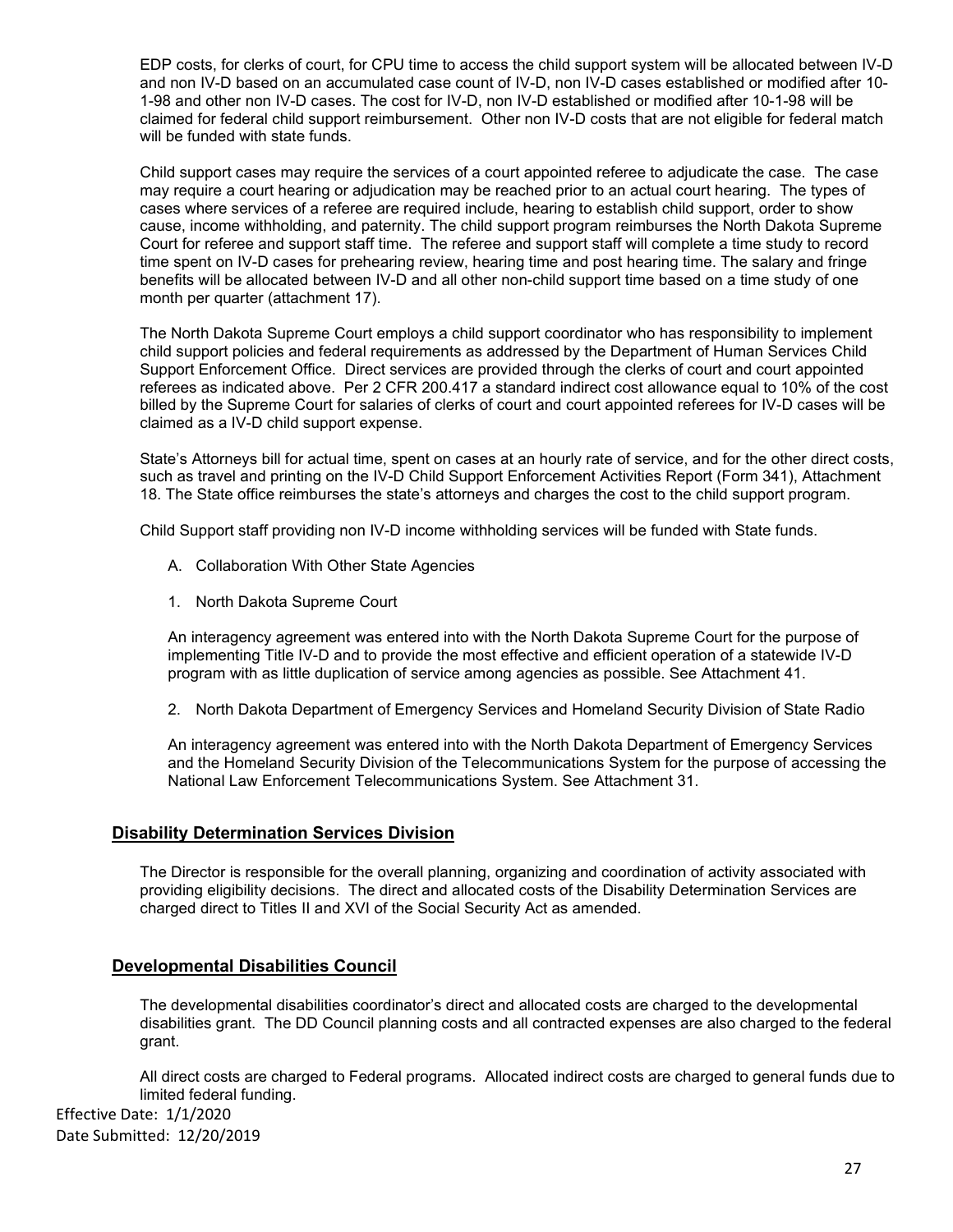# <span id="page-27-0"></span>**Part VI: Service Delivery/Field Services**

Field Services includes the eight regional human service centers which provide for the direct delivery of services through the eight regional human service centers under the Direction of the Statewide Community Clinic Director, and the Institutions (North Dakota State Hospital and the Life Skills and Transition Center at Grafton).

The Statewide Community Clinic Director is responsible for overall planning, organizing and coordinating of activity associated with the eight human service centers. Expenses of the Statewide Community Clinic Director for direct and allocated costs will be allocated to the Human Service Centers based upon the accumulated FTEs of the organizational units (see Attachment 10).

The Chief Clinics Officer provides overall clinical supervision to the eight regional human service centers and serves as superintendent of the State Hospital. The direct and allocated costs for the Chief Clinics Officer will be equitably split between the two roles. The State Hospital share will be charged to General Fund and eight regional human service center's share will be allocated based on FTE's of the eight regional HSCs.

The Director of Field Services provides operational oversight to the eight human services centers, State Hospital and Life Skills and Transition Center. The direct and allocated costs for the Director of Field Services are allocated based on the cumulative FTEs of the State Hospital, eight regional human service centers, State Hospital and Life Skills and Transition Center.

## A. EHR – Electronic Health Record

The EHR system is a Netsmart software system, used by the centers, that specializes in assisting health care organizations to track service data. The cost of the EHR system is funded with State general fund.

## B. Human Service Centers

The human service centers are to provide services to individuals or families to help them achieve, monitor, or support the highest level of personal independence and economic self-sufficiency, including health, drug and alcohol, mental health, education, manpower, social, vocational rehabilitation, aging, food and nutrition and housing services. Refer to Attachment 6, organizational charts, for structure of each Regional Human Service Center.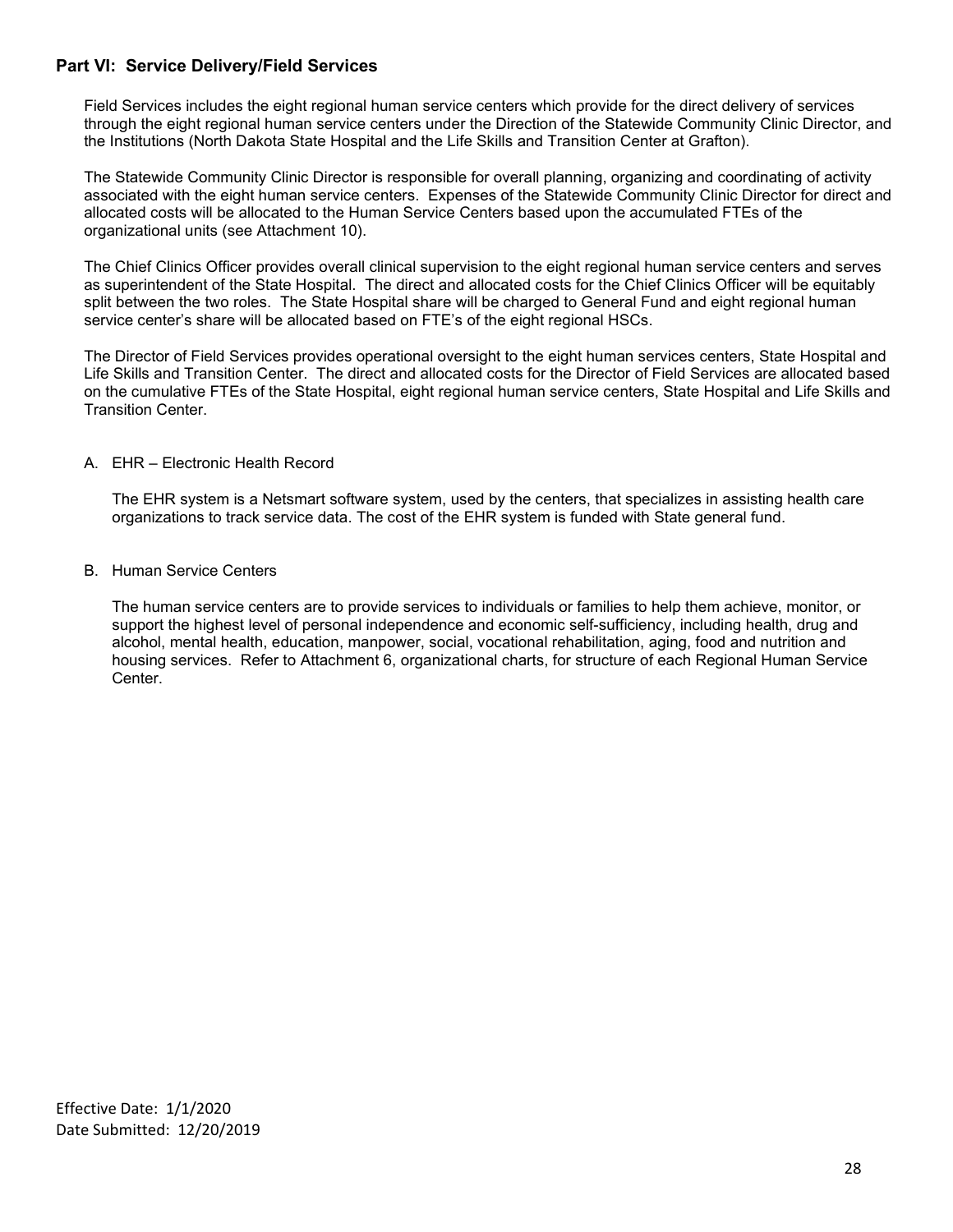The following cost allocation concepts will be used consistently throughout these centers.

- 1. Each human service center's costs will be handled separately and distinctly.
- 2. The North Dakota central accounting system accumulates salaries, travel and all other expenses of the regional office into programs by means of a department identifier (ID). Expenditures are charged to a department ID as follows:
	- a. Fringe benefits, including unemployment compensation insurance, follow the respective salary department ID;
	- b. Copier costs are to be charged to the support services department ID;
	- c. Rent is allocated and charged to a program department ID on the basis of square footage with the common area prorated on the basis of the direct;
	- d. Telephone service is charged based on usage billed by Information Technology Department;
	- e. Local telephone service charges are allocated to a program department ID on the basis of the number of phones associated with the personnel charged to each department ID;
	- f. Postage costs will be charged to support services;
	- g. The cost of the service contracts are charged to the department ID of the individuals who have been assigned the equipment; and
	- h. Supplies, duplicating, and printing are charged to the individual program if it can be identified.
- 3. The regional human service centers have access to State Motor Pool vehicles. Charges for State Motor Pool vehicles are billed by the State Motor Pool direct to the central office. All mileage logs are entered into the state centralized motor pool system and allocated to benefiting programs by central office**.**
- 4. The funding of Human Service Center (HSC) department IDs is controlled by the central office. Multiple funding sources can be used to fund many of the department IDs. Each department ID is assigned a speed chart number which indicates a specific federal or state project number. When a specific funding source has been totally utilized by the Department the central office can change the project number assigned to the speed chart used by the HSC. Costs will be charged to the federal block grants (social service and substance abuse and mental health) until all federal funds have been expended. Collections including client fees, third party payers, etc. and state general fund will be used to fund expenses that are not funded by federal grants or other specific funding sources.
- 5. The costs for administration, support services and any costs allocated from the central office cost pools will be accumulated in a cost pool and allocated to the benefiting programs for each human service center. If a regional human service center director is responsible for two human service centers, those costs are included in the administration department ID of the director's designated home center. Support Services includes the regional human service center fiscal manager, secretarial staff and any other support functions that cannot be direct charged to a program.
	- 4. Expenses benefiting all human service centers are allocated to various programs based on the accumulated FTE's of each regional human service center.
- C. Human Service Centers Cost Pools and Allocation

 Expenditures that have been accumulated by the central accounting system into cost pools are allocated on a basis that will provide an equitable distribution of the costs to the benefiting programs or activities.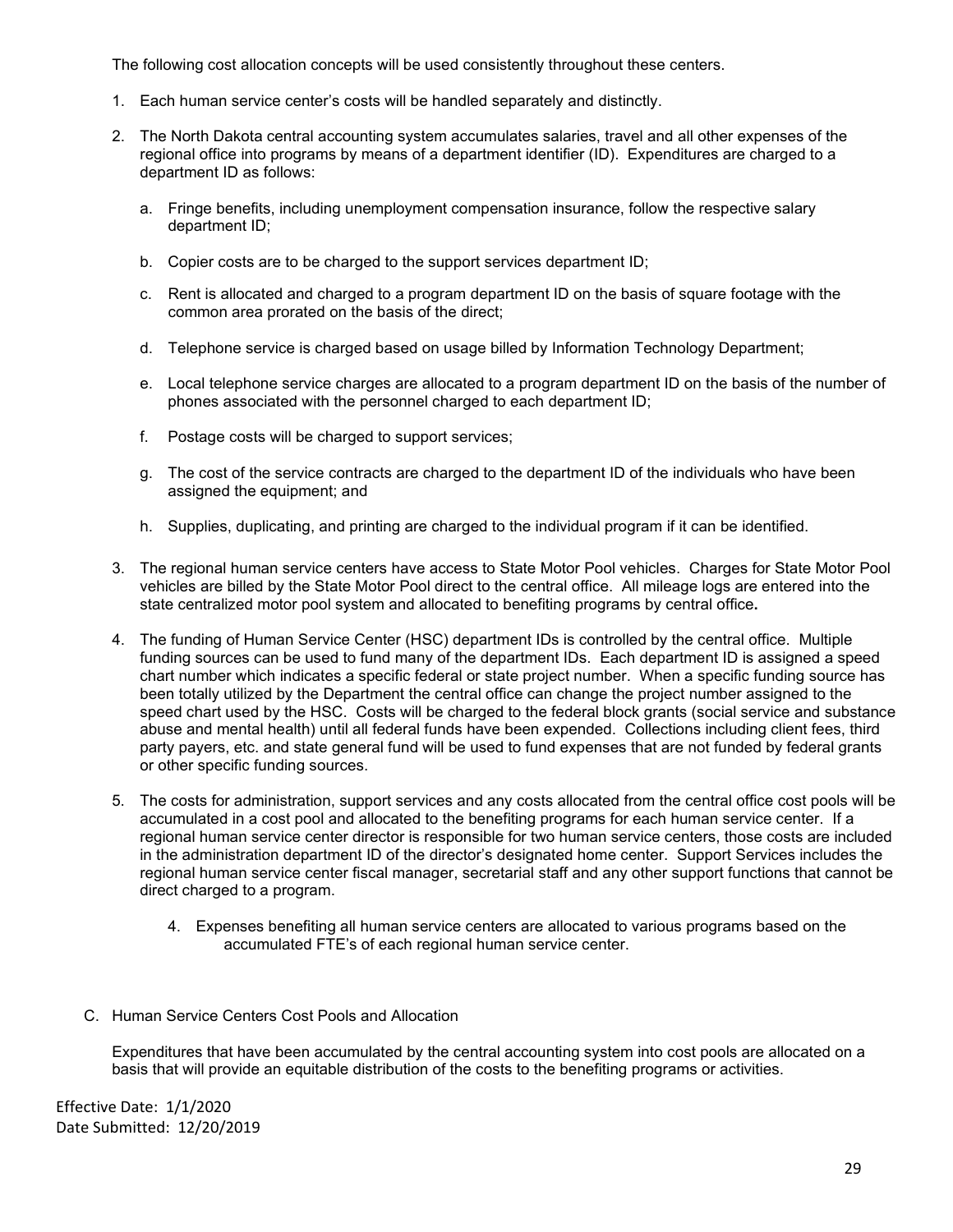- 1. The costs for administration, support services and any allocated costs from central office will be allocated to the following benefiting functions and/or programs on the basis of the accumulated FTEs for each month
	- a. Rehabilitation Services 110 Basic Support
	- b. Regional Human Service Zone Supervisor
	- c. DD Program Management
	- d. DD Program Administrator
	- e. Social Services
	- f. Alcohol & Drug
	- g. Mental Health Partnership
	- h. Mental Health
	- i. Other State General Funded Programs.

See Attachment 10 for an example of administration and support services cost pools.

2. The expense of human service zone supervisors is allocated on the basis of time recorded on the Work Force System. The time is identified by project and division for each worker. Expenses for each worker is allocated on the basis of his/her individually recorded time. The time for each project is identified with one of the following cost objectives; administration, training, foster care and child welfare. The Administration cost objective includes time for service codes for administration activities, paperwork, leave, travel, etc. The training cost objective includes time for service codes for training as trainee or trainer. The foster care cost objective includes time for services codes related to foster care. The child welfare cost objective includes time for service codes for family therapy, individual therapy, child protection investigations, generic case management etc. The time for service codes for administration and training is distributed to the foster care and child welfare cost objectives on the basis of time by service code recorded for each of these cost objectives.

The expenses allocated to the foster care cost objective will be distributed to Title IV-E foster care administration, foster care emergency assistance and foster care regular on the basis of the accumulated number of children in paid foster care recorded for each program. The allocation of foster care emergency assistance will be charged to the TANF block grant. The expenses allocated to the child welfare cost objective will be charged to state general fund.

- 3. The HSC function "Case Management for Foster Care Candidates" includes the following types of costs:
	- 1. Referral to services;
	- 2. Preparation for and participation in judicial determination;
	- 3. Placement of the child;
	- 4. Development of the case plan;
	- 5. Case reviews;
	- 6. Case management and supervision; and
	- 7. Travel associated with any of the above activities.

Title IV-E Candidates are children who are potentially eligible for Title IV-E and whose case file contains one of the following: (1) a defined case plan which clearly indicates that, absent effective preventive services, foster care is the planned arrangement for the child, (2) an eligibility determination form which has been completed to establish the child's eligibility under Title IV-E, or (3) evidence of court proceedings in relation to the removal of the child from the home, in the form of a petition to the court, a court order or a transcript of the courts proceedings.

The cost for foster care case management is computed on a cost per unit of service rate (refer to attachment 36 Human Service Center Rate Setting manual). Human Service Center staff record time for foster care case management on the EHR system. A report is generated in the central office each quarter of the number of units of case management provided in each region. The total cost of case management in each region is computed by multiplying the units of service by the unit rate calculated by the HSC rate setting process. The cost will be allocated to Title IV-E foster care administration, foster care emergency assistance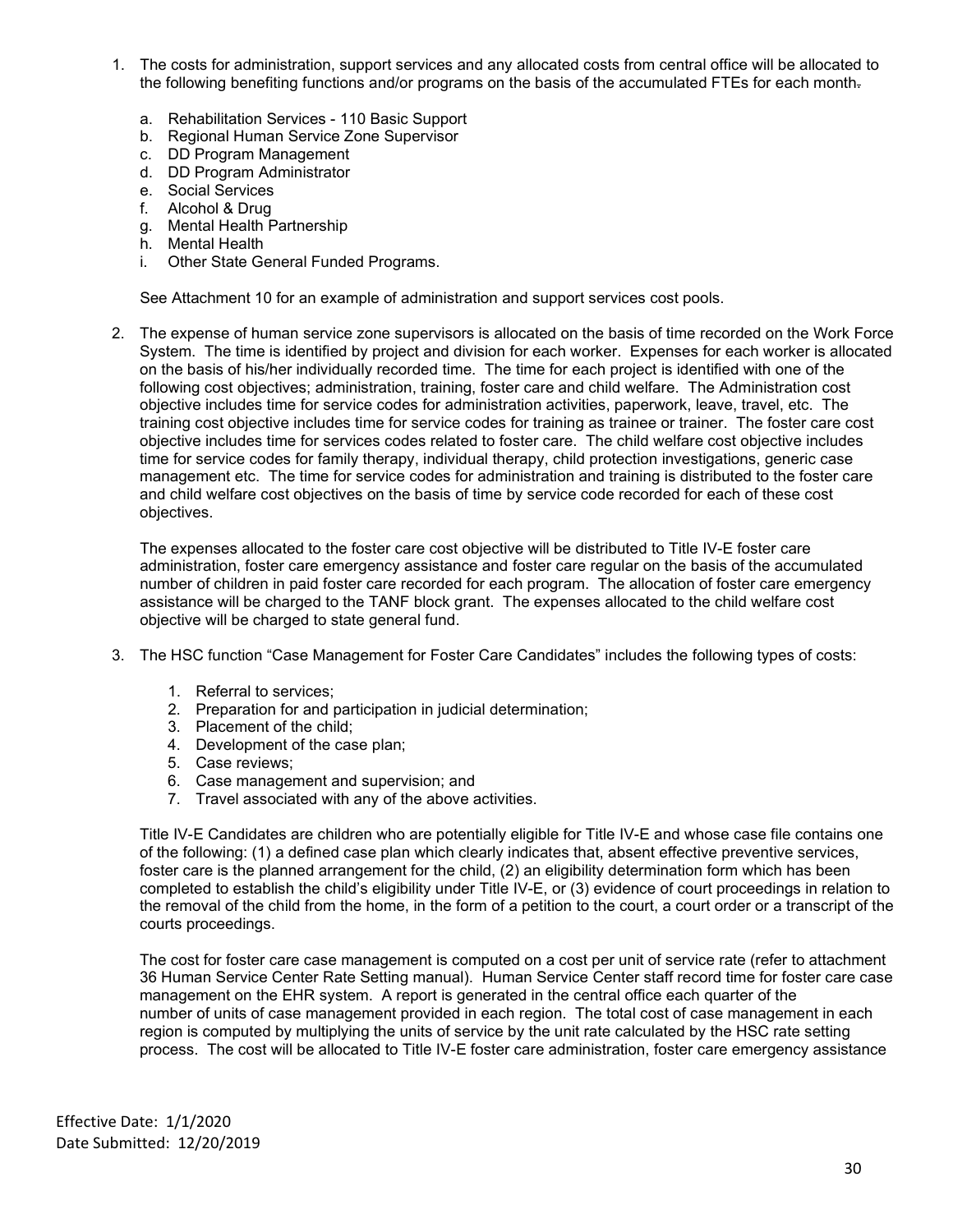and foster care regular on the basis of the accumulated number of children in paid foster care placement, recorded for each program. The allocation to foster care emergency assistance will be charged to the TANF block grant. The allocation to foster care regular is State funded.

4. The DD Program Managers salary and operating costs are allocated based on a full-time time study between Medical Assistance Administration and other non-Medical Assistance Administration activities. The time spent on Medical Assistance Administration is charged 50% to federal fund Medical Assistance Administration and 50% to state general fund. The time spent on the other service codes is charged to state general fund.

Program Administrators supervise the DD Program Managers. Expenses are allocated based on statewide case count between DD Title XIX Medicaid, Infant Development Part C and state funds.

5. The Vocational Rehabilitation staff assist persons with disabilities through a wide scope of individualized services. Vocational Rehabilitation Vision Specialist provide evaluation, restoration, and training to visually impaired individuals in the home, at school, or on the job that leads to maximum independence. These services are provided statewide to children, adults, and the older blind. Vocational Rehabilitation Counselors assist individuals with disabilities to assess their skills and abilities, identify a vocational goal, develop an individualized plan to achieve employment, and provide services that result in meaningful employment. The Vocation Rehabilitation counselors also provide services to young adults as they prepare to transition from high school to work.

The accumulated direct and overhead costs for the Vocational Rehabilitation staff are allocated between Vocational Rehabilitation and VR-Older blind based on the accumulated time recorded for each activity. Staff providing vocational rehabilitation services complete full-time time studies which will serve as the basis for the allocation.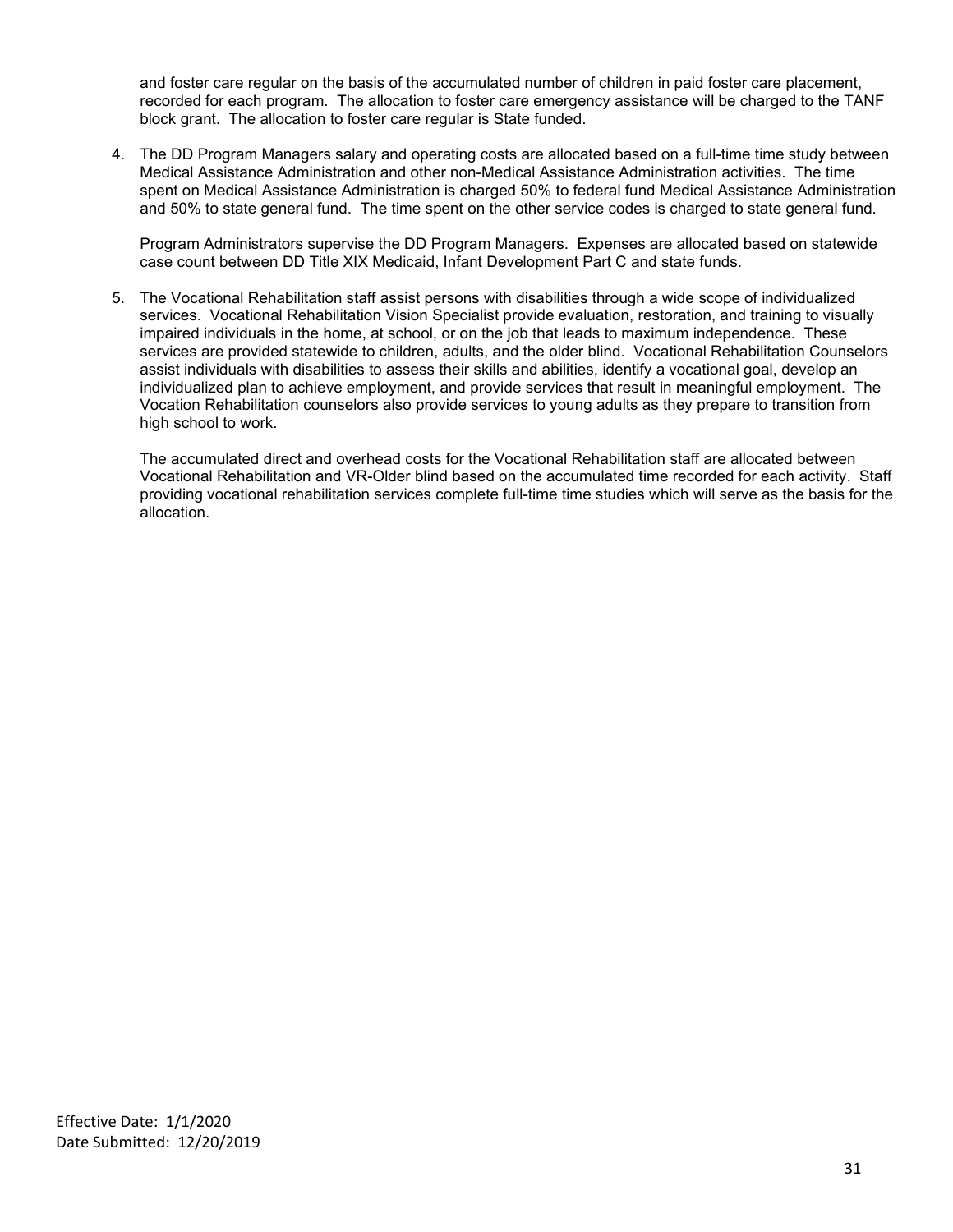# <span id="page-31-0"></span>**Part VIII: Social Service Cost Allocation**

The Economic Assistance and Social Service programs are a combination of State supervised Human Service Zone administered and State administered. Each human service zone has a Human Service Zone Board (HSZB) which is responsible to administer these programs. See Attachment 8 – for examples of the (HSZB) organizational structures.

## **State Supervised Human Service Zone Administered**

- A. All actual Administration expenses are allocated. There are no indirect cost rates used.
- B. When costs are charged to programs, the distributions are based on the accumulated costs to date and are distributed on the basis of accumulated percentages of RMTS observation hits to date. The accumulated prior month's program distribution is subtracted to arrive at the current month's costs. Trends are reviewed by the Department's fiscal staff for anomalies each month. The Department accumulates a quarterly summary that is sent to each county Director for review. The Director approves the hits completed within their respective county to ensure they are accurate and reasonable. The Director may appoint an employee to sign on their behalf if the worker is knowledgeable of the work activity of the Social Service and Eligibility participants within the county.
- C. Cost Pools HSZB expenses are grouped statewide into 4 cost pools. The cost pools are Social Services, Income Maintenance, Allocable Indirect, and In-Home Care Specialist. The cost pools are derived at the state level from the total of all HSZB expenditure reports received monthly on State Form Number (SFN) 119 submitted by each HSZB.
- D. Clerical Support Staff The cost of full time social service clerks will be charged to the social service cost pool. The costs of full time income maintenance clerks will be charged to the income maintenance cost pool. Clerks who do not work full time as social services or income maintenance will be charged to the indirect cost pool. The clerical staff will not participate in the random moment time study. The cost of full time social service clerks, included in the social service cost pool, will be allocated on the basis of the observations recorded by the Social Service RMTS. The cost of full time income maintenance clerks, included in the income maintenance cost pool, will be allocated on the basis of the observations recorded by the Income Maintenance RMTS. Clerks included in the indirect cost pool will be allocated as indicated below.
- E. Direct Charges Direct charges to federal programs are separately maintained and excluded from the cost pools. Direct charges are not subject to the time study methodology and should not be included in the cost pool to which the RMTS derived percentages are applied.
- F. Income Income for client fees, day care licensing fees and other receipts derived from administrative expenditures, will be deducted from the cost pools before any allocations are made. (This ensures costs are properly classified, and are not duplicated in the cost pools.)
- G. Indirect Expenses Indirect expenses include salaries and employers share of employee benefits, travel and other costs for the HSZB directors, supervisors (not directly charged to other cost pools), clerical support staff (not directly charged to other cost pools) and all overhead costs such as telephone, heat, lights, water, rent of premises, supplies, postage and other allowable miscellaneous expenditures necessary to provide services.

Indirect expenses will be allocated to the social service and income maintenance cost pools based on the number of observations from the random moment time study that have been identified to each of the cost pools.

The county also allocates allowable indirect costs to the HSZB, for indirect administrative costs incurred on behalf of the HSZB, for activities costs such as processing payroll, paying invoices, depositing monies, maintaining bank accounts, etc. The costs are allocated based upon a county specific cost allocation plan, prepared in accordance with 2 CFR 200.416. This administrative claim does not include the county general government costs. The North Dakota Association of Counties contracts with a vendor each year to prepare a cost allocation plan and appropriately allocate costs for each county in the state. After the vendor completes the work for each county as required by the contract, the North Dakota Association of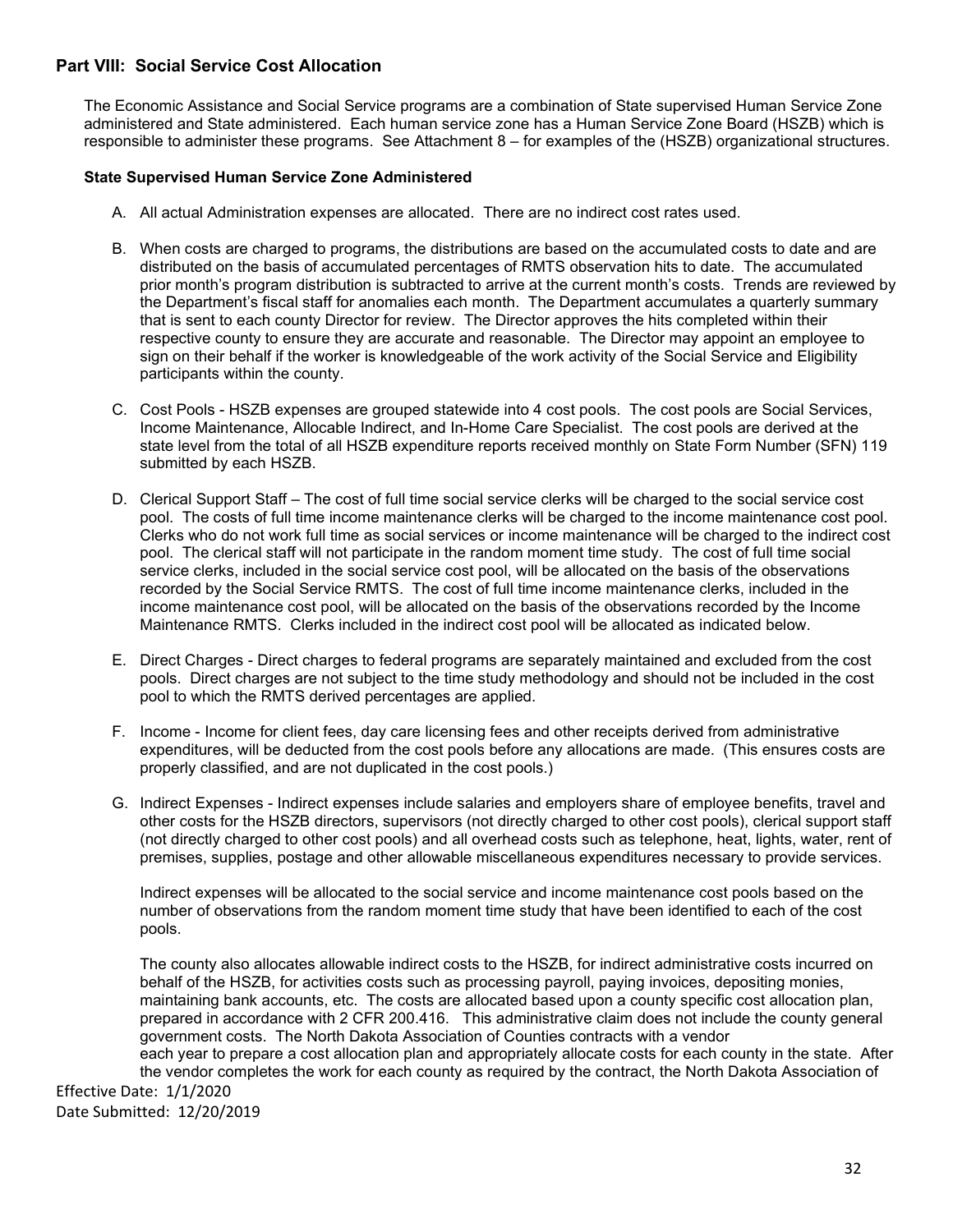Counties submits an administrative claim to the Department for each county's allocated cost. Due to time required to prepare the cost allocation plans, and allocate the costs, the claim is usually submitted 15 months after the end of the calendar year. The Department consistently processes this claim in July of each year, allocating the expenses to the social service and income maintenance cost pools based on the number of observations from the current year's random moment time study that have been identified to each of the cost pools. See vendor service agreement at Attachment 1.

- H. Allocation Principles for Cost Pools The cost pools, including a proportionate share of indirect expenses will be distributed to programs based on the random moment time study codes described in Attachment 1. Allowable federal funds will be claimed upon availability. Non-responses are coded as 99s for missed observations. A report for late responses is ran in the preceding month and a list of counties who have not submitted their hits is generated. The counties are then notified they have appeared on the list. If the county did submit the hits but a network error occurred, they can resubmit the hit. If a county has significant hits coded as 99 further investigation will follow by the Department's fiscal staff.
	- 1. Social Service Cost Pool
		- a. Code 1- Child Protection Service Assessment is used to identify time spent on child abuse and neglect investigations. The counties bill to TANF.
		- b. Code 5 Candidate for Foster Care Case Management will be allocated to Title IV-E foster care administration, foster care emergency assistance and foster care regular (non IV-E, TANF eligible) on the basis of the number of children in paid foster care placement, recorded for each program. The allocation to foster care emergency assistance will be charged to the TANF block grant. The allocation to foster care regular is State funded. Court Related Activities or Initial Foster Care Case Management (code 8) will be allocated and funded on the same basis as pre-placement activities (code 5).
		- c. Code 2 Title IV-E Eligibility Determination Foster Care and Adoption Assistance will be charged to the Title IV-E foster care administration.
		- d. Code 7 Adoption Assistance Case Management will be charged to Title IV-E adoption assistance administration and to state or county funds based on respective percentages of children receiving adoption assistance who are IV-E eligible or ineligible. The ineligible cost will be charged funds.
		- e. Code 3 Medicaid Eligibility and Health-Related Activities for children and adults will be charged to Title XIX as Medical Administration. As described in the definition code 3 includes any non-invoiced activity to help Medicaid-eligible adults gain access to services or assist them in understanding their needs.
		- f. Code 11 Foster Care Training will be distributed to Title IV-E training and Foster Care Regular (Non IV-E eligible) based on an accumulated paid case count recorded for each program.
		- g. Code 12 Foster Care Recruitment and Licensing of Family Foster Care Homes will be allocated to Title IV-E foster care administration, foster care emergency assistance and foster care regular (non IV-E, TANF eligible) on the basis of the number of children in paid family foster care placement. The allocation to foster care emergency assistance will be charged to the TANF block grant. The allocation to foster care regular will be charged to the counties.
		- h. Code 14 Children's Special Health Services will be billed to the North Dakota Department of Health. Charged to Title V Maternal and Child Health Care Block Grant.
		- i. Code 15 Child Care Licensing will be charged to the Child Care Development Fund.
		- j. Code 20 Adult Services All Other will be charged to general funds.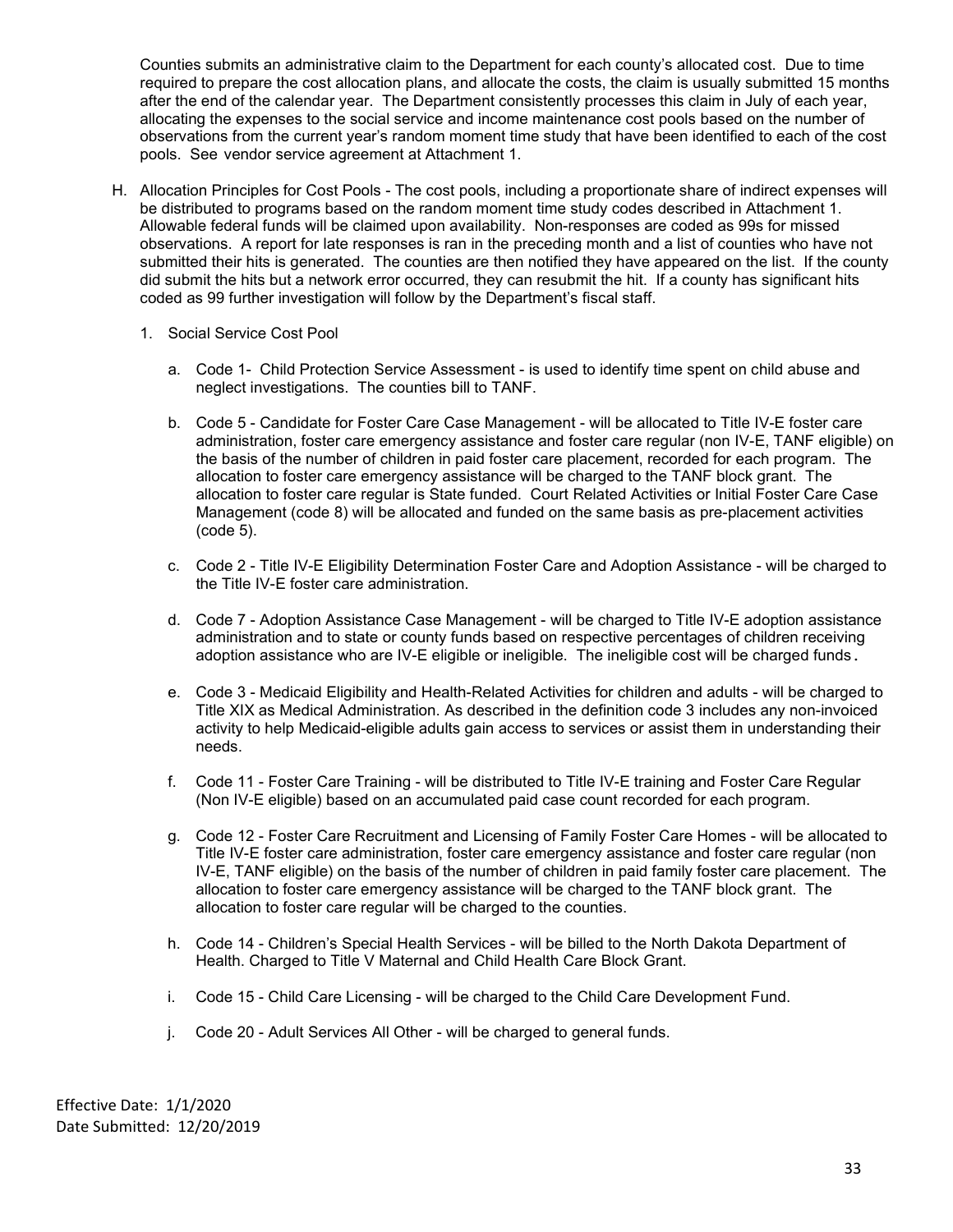- k. Code 21 Adult Services HCBS will be charged to county funds. Included in code 21 is the time for actual services provided to Home and Community Based Care clients under the Medicaid waiver and the state program for Special Payments to the Elderly and Disabled (SPED). The counties bill the respective programs for the actual cost of services provided.
- l. Code 16 Family Preservation Services Emergency Assistance will be charged to the TANF block grant as emergency assistance or state funds, depending on the availability of federal funds.
- m. Code 17 Family Preservation Services Non-Emergency Assistance will be charged to Title IV-B Child Welfare Services or state funds, depending on the availability of federal funds.
- n. Code 22 Adult Services HCBS HSZB Administered will be charged to Title XX Social Service Block Grant. Included in code 22 is the time for actual services provided to Home and Community Based Care clients who are not eligible recipients under the Medicaid waiver or the state program for Special Payments to the Elderly and Disabled (SPED).
- o. Code 13 In-Home Targeted Case Management is a non-claimable non reimbursable code and will be charged to county funds. The counties bill Medicaid for the actual cost of services provided. The total expense allocated to code 13 is offset by the actual cost billed to Medicaid for targeted case management.
- p. Code 6 Title IV-E Foster Care Case Management is used only when providing foster care case management to children in foster care placement who have been determined Title IV-E eligible. Code 6 will be allocated to Title IV-E foster care administration and IV-E non reimbursable (unlicensed homes) based on the number of IV-E children in paid foster care placement and the number of children who had initially been determined IV-E eligible but moved to an unlicensed home in the same removal episode. The allocation to IV-E non reimbursable is state funded.
- q. Code 4 Other Services for Children will be charged to county funds**.**
- r. Code 18 Sex Trafficking Identification; and Code 19 Runaway Foster Youth are used to identify Title IV-E agency administrative activities for children and youth in the placement, care, or supervision of the title IV-E agency who are at risk of becoming a sex trafficking victim or who are identified as a sex trafficking victim as well as other specified activities on behalf of any child missing from foster care and will be charged to Title IV-E foster care administration.
- s. Code 8 Court costs will be allocated to Title IV-E foster care administration, foster care emergency assistance and foster care regular (non IV-E, TANF eligible) on the basis of the number of children in paid foster care placement, recorded for each program.

General Administration-Not Program Specific (Code 29) will be excluded from the allocation computation, the effect being to allocate the general administration costs associated with that time to all other codes/activities proportionately.

2. Income Maintenance Cost Pool

TANF cash benefits in the form of grant payments to recipients are paid by the VISION/SPACES system. Included in VISION/SPACES is an assessment and contract development process along with the eligibility determination and benefit calculation process. The VISION system also provides for Medicaid eligibility for TANF eligible households and for all coverage types to process children & families for extended Medicaid benefits. Eligibility and benefit determination for SNAP and SNAP combination cases is processed by the **Technical** 

Eligibility Computer System (TECS). TECS is the existing FAMIS certified computer system for North Dakota. Following is an explanation of the allocation of RMTS codes for income maintenance cost pool expenses. Medicaid eligibility and determination costs are approved to be reimbursed at 75 FMAP per the current fiscal operational advance planning document.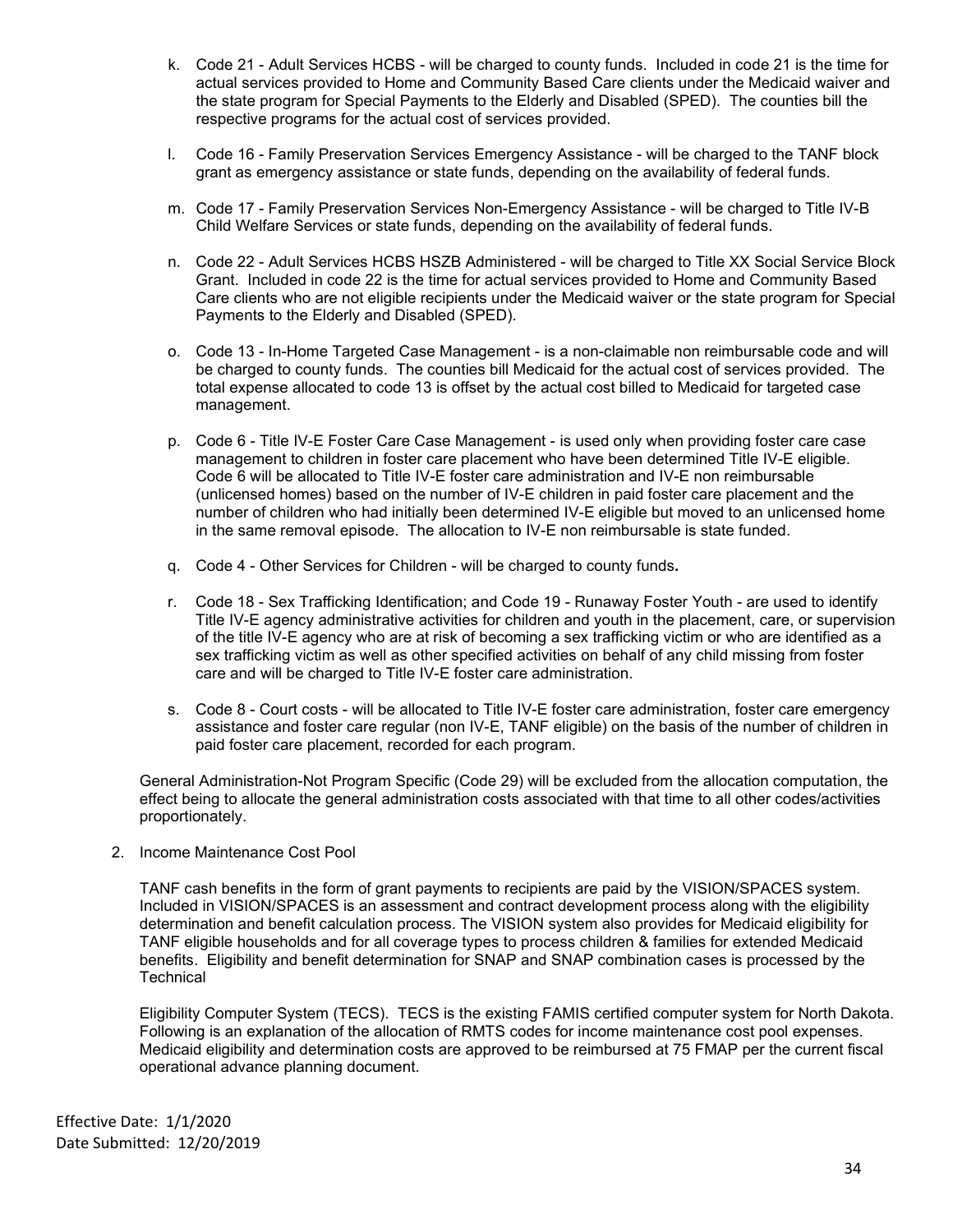- a. Code 50 TANF Only Eligibility and benefit determination for cases receiving only a TANF benefit will be charged to the block grant as TANF administration.
- b. Code 51 TANF, SNAP Eligibility and benefit determination to provide assistance to TANF/SNAP combination cases will be allocated one half to the block grant as TANF administration, and one half to SNAP as benefiting programs.
- c. Code 52 SNAP/MA Eligibility and benefit determination activities supporting both SNAP and Medical Assistance will be allocated one half to SNAP and one half to medical administration as benefiting programs.
- d. Code 53 Medical/CHIP All medical activity time for Non-TANF cases including initial and continuing eligibility determinations will be allocated between other Medicaid administration and S-CHIP administration based on a percentage of the number of new approved applications for assistance received each month for each program.
- e. Code 54, 55 LIHEAP Administration LIHEAP Service LIHEAP Administration and Services is direct charged to the Low Income Home Energy Assistance block grant.
- f. Code 56 TANF/Medical/SNAP– Eligibility and benefit determination for a recipient who is eligible and receiving benefits from all three programs will be allocated one-third to the block grant as TANF administration, one-third to Medical Administration and one-third to SNAP.
- g. Code 57 TANF/MA Eligibility and benefit determination for TANF/MA combination cases will be allocated one half to the block grant as TANF administration and one half to Medical Administration as benefiting programs.
- h. Code 58 TANF Services Activities for assessment, contract development, and referral for services including JOBS activities will be charged to the TANF block grant as a service activity.
- i. Code 59, 60, 61 SNAP Only SNAP Issuance SNAP Only –Other Activities Eligibility and benefit determination for SNAP is direct charged to SNAP.

Beginning FFY 2020, SNAP administrative costs will be claimed at 75% reimbursement for administering SNAP to residents residing within Sioux County which is 100% reservation, in accordance with 7 CFR 281.9(a). Once the accumulate expenditures per Random Moment Time Studies are determined for codes 51, 52, 56, 59, 60, 61, the enhanced funding is computed for Sioux County, which is 100 percent Reservation cases.

- j. Case 62 Foster Care Assistance will be direct charged to Title IV-E, Foster Care Administration.
- k. Code 63 Foster Care Training will be distributed to Title IV-E training and foster care regular (non IV-E eligible) based on an accumulated case count recorded for each program.
- l. Code 64 Adoption Assistance will be direct charged to Title IV-E, Adoption Assistance Administration.
- m. Code 65 Children's Special Health Services will be direct charged to Title V, Maternal and Child Health Care block grant.
- n. Code 67 Child Care Assistance Eligibility determination for child care will be charged to the Child Care Development Fund.
- o. Code 69 Basic Care Assistance Basic Care eligibility determinations for room and board benefits will be funded 100% by the county.

p. Code 71 - General Assistance - eligibility and payment services will be charged to county funds. Effective Date: 1/1/2020 Date Submitted: 12/20/2019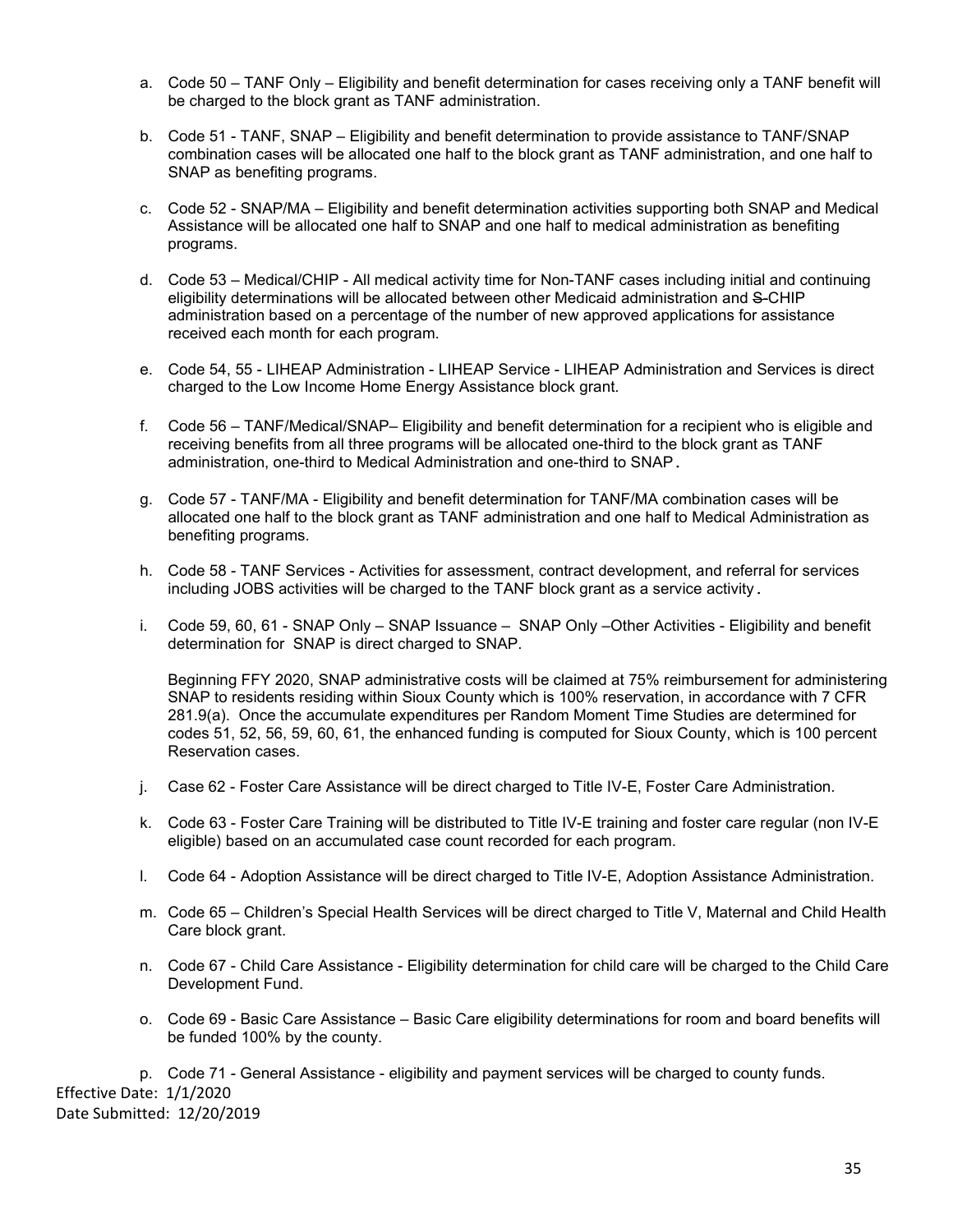- q. Code 72 General Administration (NOT program specific) Will be excluded from the allocated computation. The effect is to allocate general administration costs associated with that time to all other codes/activities proportionately.
- 3. In-Home Care Specialist Cost Pool

Will not be allocated based on RMTS and is charged to county funds.

## **State Administered**

- **A.** The Economic Assistance and Social Service programs that were previously provided by the county social service boards that are now State administered
	- a. Child Care Licensing will be charged to the Child Care Development fund based on the availability of funds.
	- b. Quality System of Care Team Will be direct charged utilizing the IV-E foster care participation rate.
	- c. Long Term Care Unit Long Term Care eligibility determinations will be charged to Medicaid Administration.
	- d. Home Community Based Services (HCBS) The cost for Home and Community Based Services case management is computed on a cost per unit of service rate. HCBS staff record time for HCBS case management on the SAMS system. The total cost of case management is computed by multiplying the units of service by the unit rate. The cost will be allocated to Medicaid administration

# <span id="page-35-0"></span>**Part IX: Tribal Social Services**

The North Dakota Department of Human Services has entered into cooperative agreements with the Tribal Social Service offices for the purpose of assuring the availability, accessibility, coordination, and appropriate utilization of required health and social service resources to applicants and eligible persons under Federal Titles IV-E and XIX of the Social Security Act. Included as Attachment 37 Part 1 is a copy of the agreement with Standing Rock Sioux Tribe. This agreement is representative of all tribal agreements.

For purposes of claiming federal reimbursement under Titles IV-E and XIX the tribes quarterly submit a 4 week fulltime time study and a corresponding quarterly report of expenditures on the Administrative Cost Pool/Certification of Expenditures report (see attachment 37 part 2). The report has an expenditure category for Administration Related Expenditures and an expenditures category for Training Related Expenditures. Tribal Social Service office expenses for Administration Related Expenditures are grouped into 2 cost pools. The cost pools are a social service administration cost pool (cost pool 1) and a child welfare direct service administration cost pool (cost pool 2).

The social service administration cost pool includes the social service director and supporting staff. Refer to Attachment 37 Part 5 for an organization chart of the Three Affiliated Social Service Office as an example of how tribal offices are structured. The costs are distributed between the child welfare direct service cost objective and all other tribal social service objectives based on the ratio of the number of FTE's charged to the child welfare cost objective and the number of FTE's related to all other tribal social service cost objectives. The social service administration costs allocated to the child welfare cost objective, based on the percentage of FTE's, are identified on the Certification of Expenditure report as cost pool 1.

The child welfare direct service cost pool (cost pool 2) is comprised of expenses for the Indian Child Welfare Act (ICWA) program administrator and support staff, direct service delivery workers, and the foster care developer responsible for the recruitment of foster homes.

The tribes have an approved Indirect Cost Negotiation Agreement of indirect rates to be used on grants and contracts. The base for the indirect cost rate equals total direct costs, less capital expenditures and pass through funds. (see attachment 37 part 6 for an example of Standing Rock Sioux Tribes indirect rate approved by the US Department of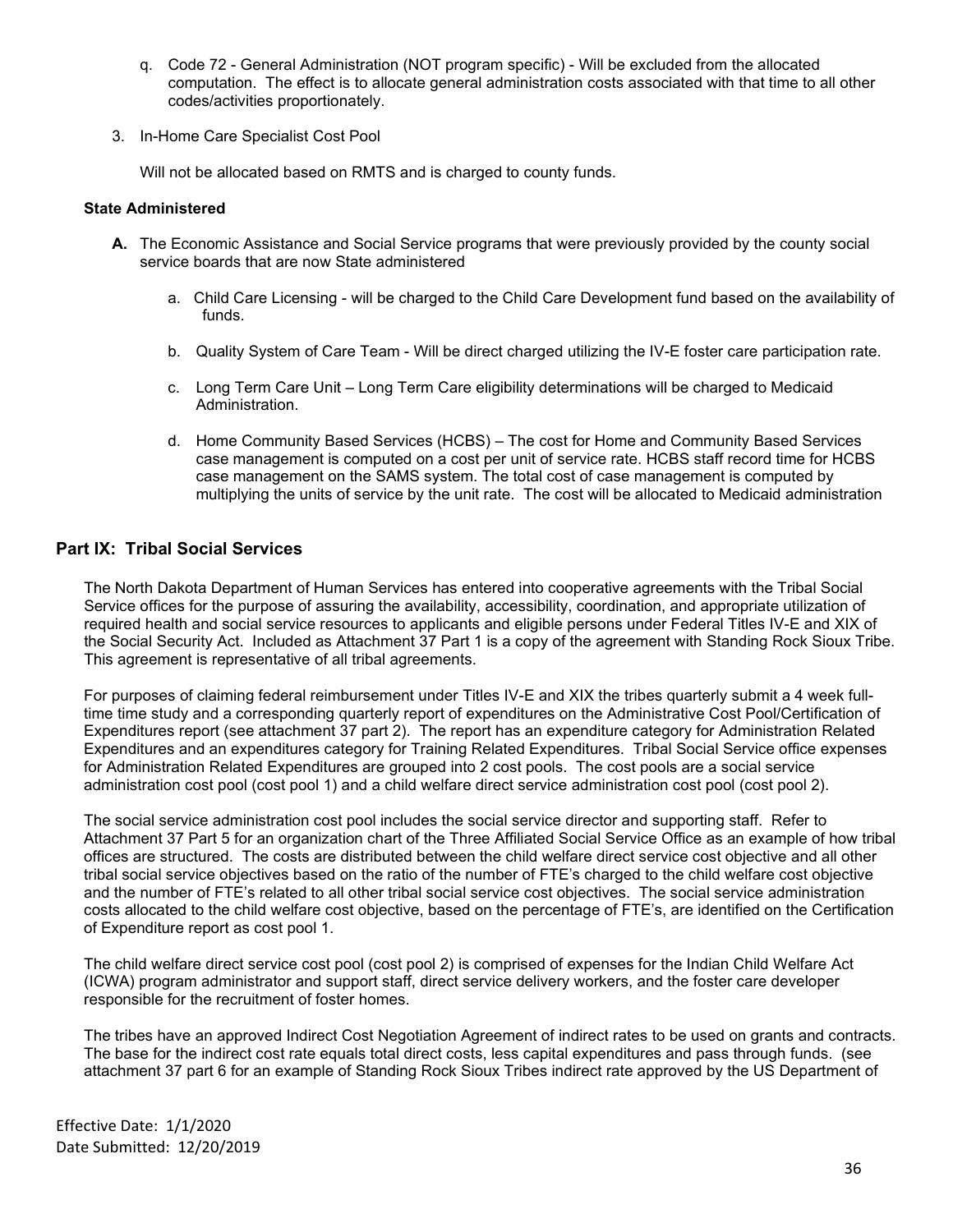Interior.) Pass through funds are normally defined as major subcontracts, payments to participants, stipends to eligible recipients and subgrants, all of which normally require minimal administrative effort. These indirect rates recoup costs for tribal support that is common to all tribal operations and includes the Tribal Business Council, Program Management, etc. Each tribe's approved rate will be applied to the total direct cost for cost pool 1 and cost pool 2 to determine the indirect cost expense. The indirect expense is added to the direct expense to determine the total child welfare cost for each pool.

The total direct and indirect child welfare expense, from cost pool 1 & 2 will be distributed to programs based on personnel activity full time records of participants in the child welfare pool. Refer to Attachment 37 Part 3 for a copy of the child welfare time record used by the participants. The time study participants will record time based on the time study codes and definitions described in Attachment 37 Part 4. Following is an explanation of the allocation of the time study codes for the child welfare cost pool:

- a. Expenses allocated to Child Protection Service Assessment (code 1), Clinical Treatment and Other Invoiced and Contracted Services (code 10) and Adult Services (code 11) are non-claimable non reimbursable for the tribes.
- b. Foster Care and Adoption Assistance IV-E Eligibility Determination (code 2) will be charged to Title IV-E foster care administration.
- c. Medical Eligibility and Health Related Activities for Children Or Adults (code 3) and Administrative Case Management (code 7) will be charged to Title XIX as medical administration.
- d. Foster Care Training (code 8) will be distributed to Title IV-E training and other non IV-E eligible cases based on a tribal paid case count of the number of title IV-E foster care cases and other non IV-E eligible foster care cases for the last month of each quarter.
- e. Candidate for Foster Care Case Management (code 4), Foster Care Case Management, Court Related and Other Administrative Activity (code 5) and Recruitment and Licensing of Family Foster Care Homes (code 9) will be distributed to title IV-E foster care administration and foster care non IV-E eligible based on a tribal paid case count of the number of Title IV-E foster care cases and other non IV-E eligible foster care cases for the last month of each quarter.
- f. Adoption Case Management and Other Related Administrative Activity (code 6) will be distributed to title IV-E adoption assistance administration and adoption non IV-E eligible based on a tribal paid case count of the number of title IV-E adoption cases and other non IV-E eligible adoption cases for the last month of each quarter.

The Training Related Expenditure Category is for the purpose of reporting direct training expenditures. The reported training is specific to the following categories:

- a. Staff Foster Care and Adoption Related Training This includes travel and per diem of staff and expenses of trainers for workshops, conferences, seminars, and in-service related to the job.
- b. Staff College Classes Short term training for foster care and adoption personnel for training institutes and academic classes at educational institutions. Expenses include travel, per diem, books and educational supplies.
- c. Current and Prospective Foster/Adopt Parent Training This is short term training (including travel & per diem) to current or prospective foster or adoptive parents and the members of the state (tribal) licensed or approved child care institutions providing care to foster and adopted children receiving title IV-E assistance.
- d. The total of all non-stipend training expenditures will be charged to foster care training.
	- e. Total Indirect The tribes approved indirect cost rate will be applied to the total direct training costs and will be charged to foster care administration.